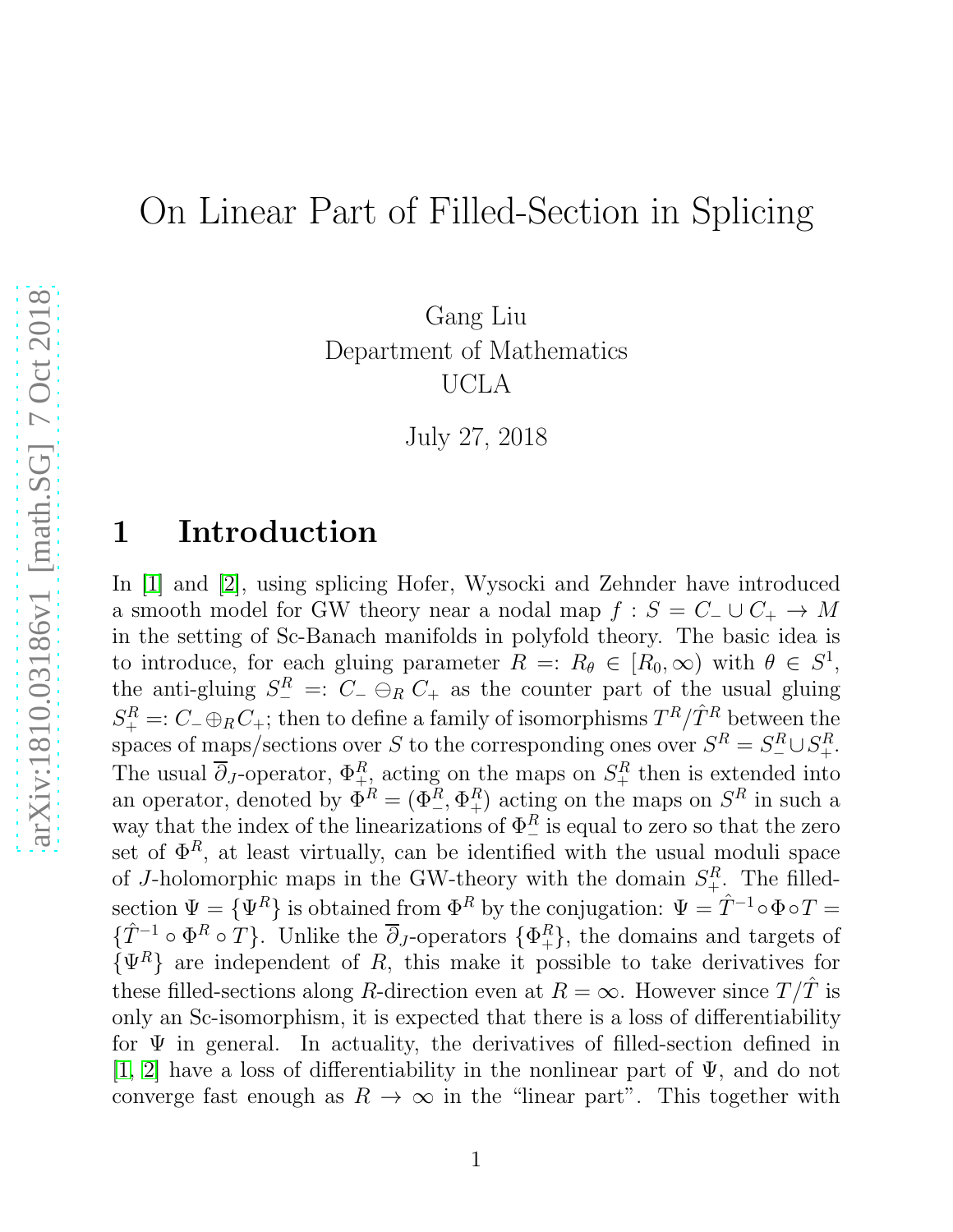other difficulties prevents from proving that  $\Psi$  is smooth in the usual setting of Banach analysis. Instead it was proved in [\[2\]](#page-26-1) that the filled -section there is Sc-smooth with respect to the gluing profile  $R = \phi(r) = e^{1/r} - e^{1/r_0}$ .

Since in the splicing above the operator  $\Phi^R_-$  is free to be chosen as long as some basic requirements are satisfied, it is natural to ask what the most natural choices are and if it is possible to define the filled-section using such choices in the framework of the usual Banach analysis. This sequence of papers is a report of our work with an affirmative to this question.

While the operator  $\Phi_{+}^{R}$  acting on the maps on finite cylinder  $S_{+}^{R}$  is required to be the standard  $\overline{\partial}_J$ -operator, the desired operator  $\Phi^R_-$  on  $S^R_- \simeq \mathbb{R}^1 \times S^1$ cannot act on  $u_-\ominus u_+$  alone and has to be nonlinear (comparing with [\[2\]](#page-26-1)). In cylindrical coordinated  $(t, s)$  on  $S_{-}^R$ ,  $\Phi_{-}^R$  will have the form  $\Phi_{-}^R(u_{-} \ominus_R u_{+}) =$  $\partial_t(u_-\ominus_R u_+)+\omega^R_-(t)(u_-\ominus_R u_+,u_-\oplus_R u_+)+J(u_-\hat\oplus_R u_+\circ\Gamma)\partial_s(u_-\ominus_R u_+).$ Here  $\Gamma^R: S^R_-\to \hat{S}^R_+$  is the **transfer map** that transforms the almost complex structure along  $u_-\hat{\oplus}_R u_+$  to the one along  $u_-\ominus_R u_+$ , and  $u_-\hat{\oplus}_R u_+$  is the extended gluing of  $u_-\equiv u_+$  with domain  $\mathbb{R}^1 \times S^1$ ; and  $\omega_-^R(t)$  is part of the connection matrix  $\omega^R(t)$  with  $\omega^R_+(t) = 0$  so that the linear part  $\partial_t$  of  $\Phi^R$ from the trivial connection is replaced by the covariant derivative from the  $(R, t)$ -dependent connection given by  $\omega^{R}(t)$  such that on  $u_{-} \oplus_{R} u_{+}$ , it is still same as  $\partial_t$  (see the definition in next section).

The ideas to deal with linear and nonlinear part of  $\Phi^R$  are quite different. In this paper we only define the linear part of  $\Phi^R$ , denoted by  $\Phi_L^R = ((\Phi_L^R)_{-}, (\Phi_L^R)_{+})$ . Since  $(\Phi_L^R)_{+} = \partial_t$ , its study has its own interests in analysis beyond the need in the Gromov-Witten type theories.

Let  $\Psi_L^R = (T^R)^{-1} \circ \Phi_L^R$  $_L^R \circ T^R$  be the corresponding operator. Then the main theorem of this paper is the following theorem.

**Theorem 1.1** Using the gluing profile  $R = e^{1/r} - e^{1/r_0}$ , the filled-section  $\Psi_L = \{ \Psi_L^{R_\theta}$  $\{R_{\theta}}_{L} \}$  above with  $r \in [0, r_0)$  (hence  $R = R_{\theta} \in (R_0, \infty]$  ) and  $\theta \in S^1$  is of class  $C^1$ .

We now briefly explain the main idea of the definition of  $\Psi_L^R$ . The main issue here is to make the proper choice of  $\Phi_{L,-}^R$  so that the derivatives of  $\Psi_L^R$ converge or decay fast enough.

To this end, we need change the matrix of splicing  $T_\beta$  used to define the total gluing map  $T^R$ : instead of using cut-off functions  $\beta$  and  $1-\beta$  as entries of  $T_\beta$  to define  $T^R$  based on partition of unit (at least for  $u_-\oplus u_+$ ) in [\[1,](#page-26-0) [2\]](#page-26-1) with the support of  $\beta'$  lying on the sub-cylinder of length 1 with the distance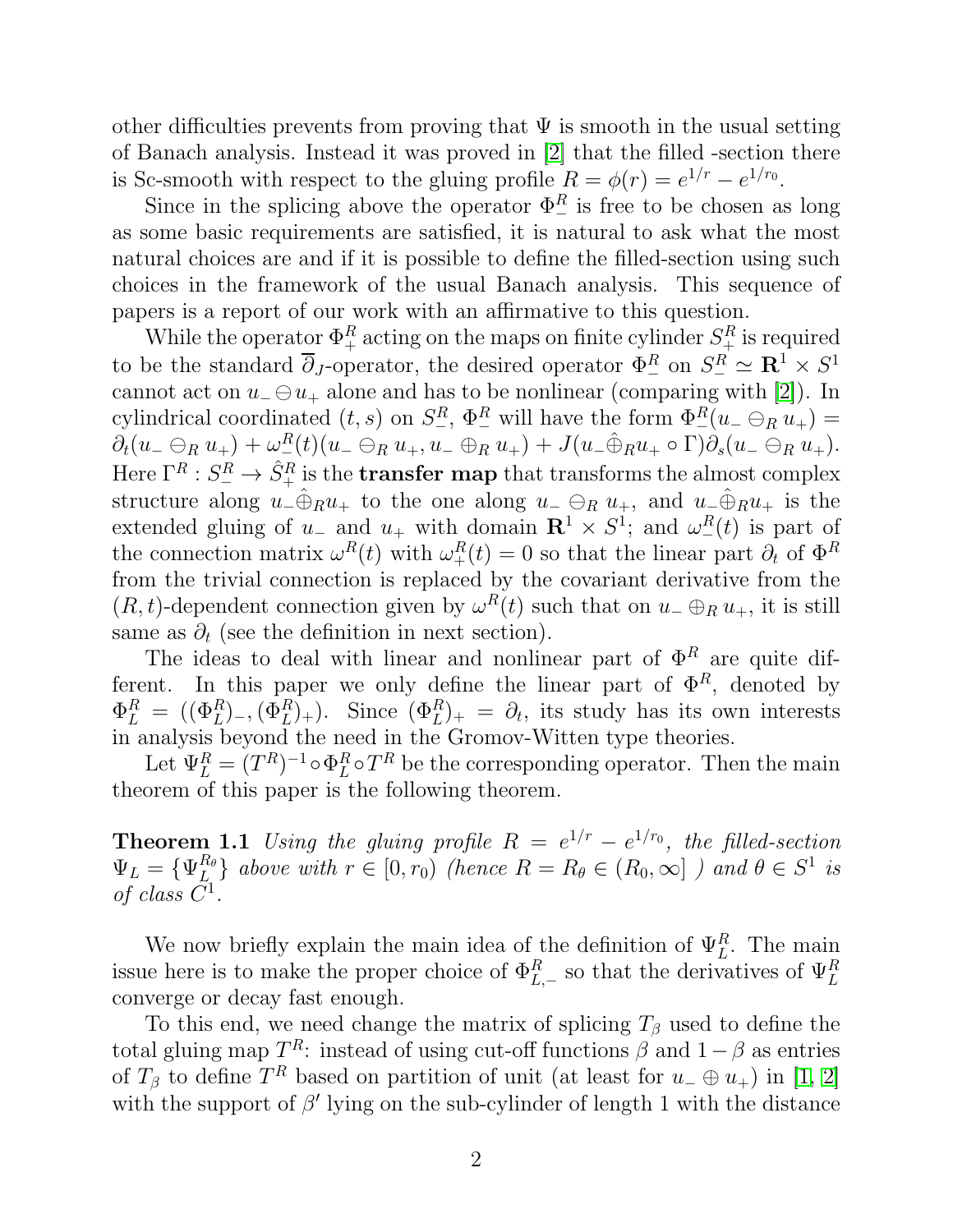R to the boundary circles of  $C_{+}$ , a pair of R-dependent cut-off functions  $\beta^R = (\beta^R_-, \beta^R_+)$  is chosen without the condition that  $\beta^R_- + \beta^R_+ = 1$  in such a way that (i)  $|(\beta_{\pm}^R)'| \sim o(1/(R^{1/2} \cdot \ln^2 R))$ ; (ii) $(\beta_{\pm}^R)'$  has the support with length  $\sim 2R^{1/2} \cdot \ln^2$  with the distance  $\sim (R - 3R^{1/2} \cdot \ln^2)$  to the nearest boundary circle of  $S<sup>R</sup>$  so that the splicing matrix  $T<sub>\beta</sub>$  has two "splicing regions", where no-trivial splicing takes place (see the definition in next section).

The purpose of this construction of the splicing matrix is to create a situation such that (i) and (ii) above together has the following effect on the "unwanted terms" in the derivatives of  $\Psi_{-,L}^R$ : they become favorable terms in one splicing region but have worse convergent rate in the other. The key step then is to introduce the connection matrix  $\omega^R$  to get rid of these new unwanted terms.

We remark that using the splicing matrix  $T_\beta$  and the connection matrices  $\omega^{R}(t)$  above, the linear splicing here permits the interpretation as a pair of traveling rank 2 (or complex line) bundles with non-trivial curvatures (see Sec. 2.5). The more details of this and its relation with the corresponding linear splicing in the setting of [\[2\]](#page-26-1) will be given somewhere else.

Theorem 1.1 will be proved in Sec. 3 and Sec. 4 after the basic definitions of splicing are given in Sec.2.

The nonlinear part of the filled-section in the setting of Banach analysis will be given in  $|3|$ .

Only elementary Banach analysis is used in this paper which can be found in Lang's book [\[4\]](#page-26-3). In last section, we have collected some of basic analytic facts used in this paper and its companion [\[3\]](#page-26-2).

## 2 Basic definitions of the splicing

The basic analytic set-up used in this paper and its companion is the space  $L_{k,\delta}^p(C_\pm,\mathbf{C}^n)$  of  $L_k^p$  $_{k}^{p}$ - functions with  $\delta$ -exponential decay. We use such a space as a local model for  $L_k^p$  $_{k}^{p}$ -maps near a nodal stable map with fixed values at its ends. In order to have the "right" analytic set-up to accommodate the geometric operator  $\Phi$ , in particular to have the right dimension of the zero set of  $\Phi_{+}^{R}$ , it is necessary to allow the ends moving; in the case with fixed ends the constrains should be imposed to the image of the total gluing accordingly. However, in this paper and its companion, we will suppress this and related aspects in order to concentrated on the main issues here: defining the filledsection, for which the total gluing, the main construction of this section only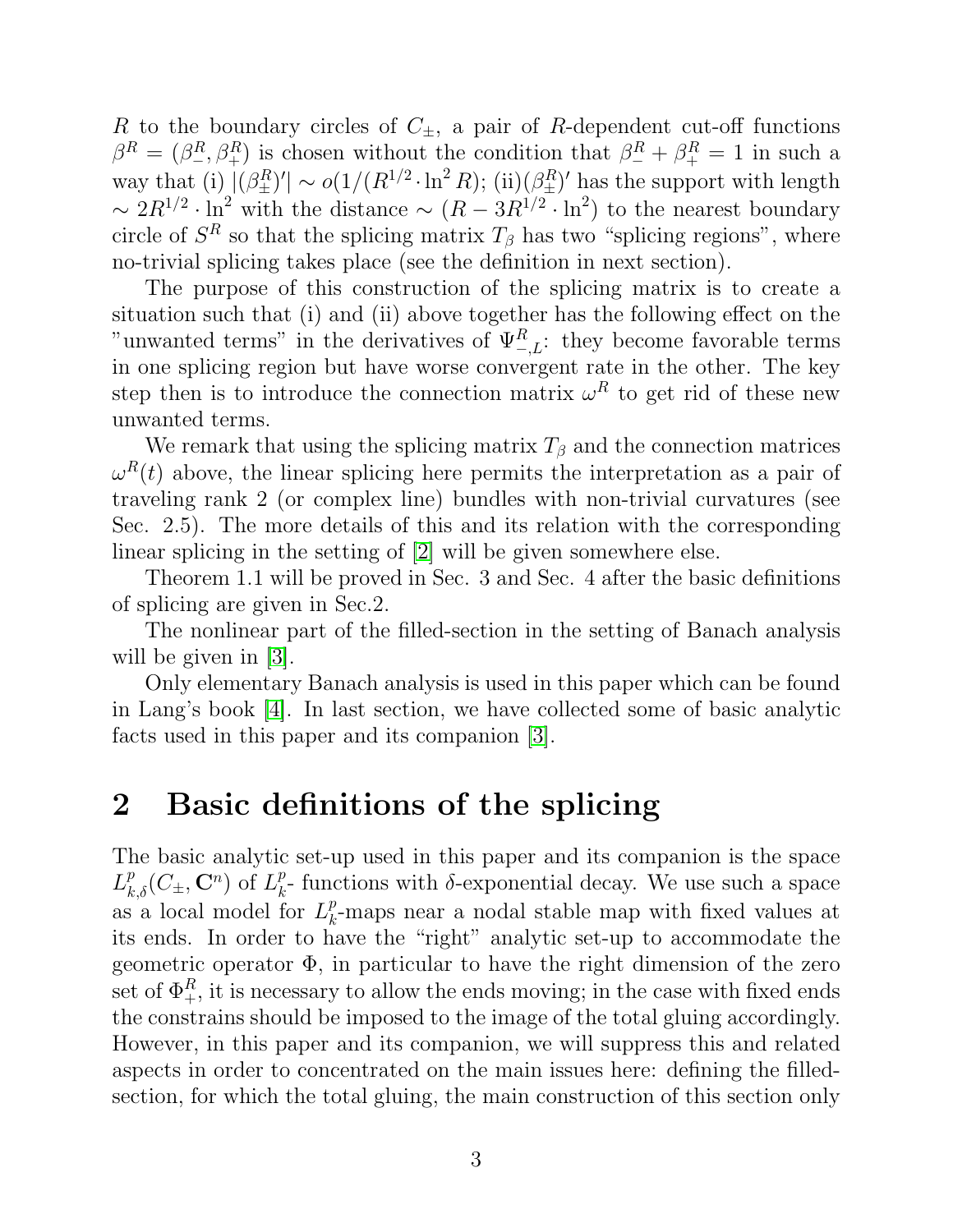serves as an intermediate step.

The constructions in subsections 2.1 and 2.2 are essentially the same as those in [\[2\]](#page-26-1).

## 2.1 Total gluing of the nodal surface S

We start with the definitions of the total gluing of the given nodal surface S.

For the purpose of this paper, we only need to consider the germ of the given nodal surface, still denoted by  $S = C_-\cup_{d_-=d_+} C_+$  with the double point  $d_ - = d_+$ . Thus each component  $(C_{\pm}, d_{\pm})$  is identified with the standard disk (D, 0) canonically upto a rotation. Identify  $(C_-, d_-)$  with  $((-\infty, 0) \times$  $S^1, -\infty \times S^1$  =  $(L_-\times S^1, -\infty \times S^1)$  canonically upto a rotation by considering the double point  $d_{-}$  as the  $S^1$  at  $-\infty$  of the half cylinder  $L_{-} \times S^1$ . Here we have denoted the negative half line  $(-\infty, 0)$  by L<sub>-</sub>. Similarly  $(C_+, d_+) \simeq$  $((0, \infty, ) \times S^1, \infty \times S^1) = (L_+ \times S^1, \infty \times S^1).$ 

## • Cylindrical coordinates on  $C_{\pm}$ :

By the identification  $C_{\pm} \simeq L_{\pm} \times S^1$ , each  $C_{\pm}$  has the cylindrical coordinates  $(t_{\pm}, s_{\pm}) \in L_{\pm} \times S^1$ .

Let  $a = (R, \theta) \in [0, \infty] \times S^1$  be the gluing parameter. To defined the total gluing/deformation  $S^a = S^{(R,\theta)}$  with gluing parameter  $R \neq \infty$ , we introduce the *a*-dependent cylindrical coordinates  $(t^{a,\pm}, s^{a,\pm})$  on  $C_{\pm}$  by the formula  $t_{\pm} = t^{a,\pm} \pm R$  and  $s_{\pm} = s^{a,\pm} \pm \theta$ . In the following if there is no confusion, we will denote  $t^{a,\pm}$  by t and  $s^{a,\pm}$  by s for both of these a-dependent cylindrical coordinates.

Thus the t-range for  $L_-\$  is  $(-\infty, R)$  and the t-range for  $L_+\$  is  $(-R, \infty)$ with the intersection  $L_-\cap L_+ = (-R, R)$ .

## • Total gluing  $S^a = (S^a_-, S^a_+)$ :

In term of the a-dependent cylindrical coordinates  $(t, s)$ ,  $C_ = (-\infty, R) \times$  $S^1$  and  $C_+ = (-R, \infty) \times S^1$ .

Then  $S^a_+$  is defined to be the finite cylinder of length  $2R$  obtained by gluing  $(-1, R) \times S^1 \subset C_-\$  with  $(-R, 1) \times S^1 \subset C_+$  along the "common" region  $(-1, 1) \times S<sup>1</sup>$  by the identity map in term of the a-dependent coordinates  $(t, s)$ . Similarly,  $S^a_-$  is the infinite cylinder defined by gluing  $(-\infty, 1) \times S^1 \subset C^$ with  $(-1, \infty) \times S^1 \subset C_+$  along  $(-1, 1) \times S^1$  by the identity map.

Geometrically, both  $S^a_{\pm}$  are obtained by first cutting each  $C_{\pm}$  along the circle at  $t = 0$  into two sub-cylinders, then gluing back the sub-cylinders in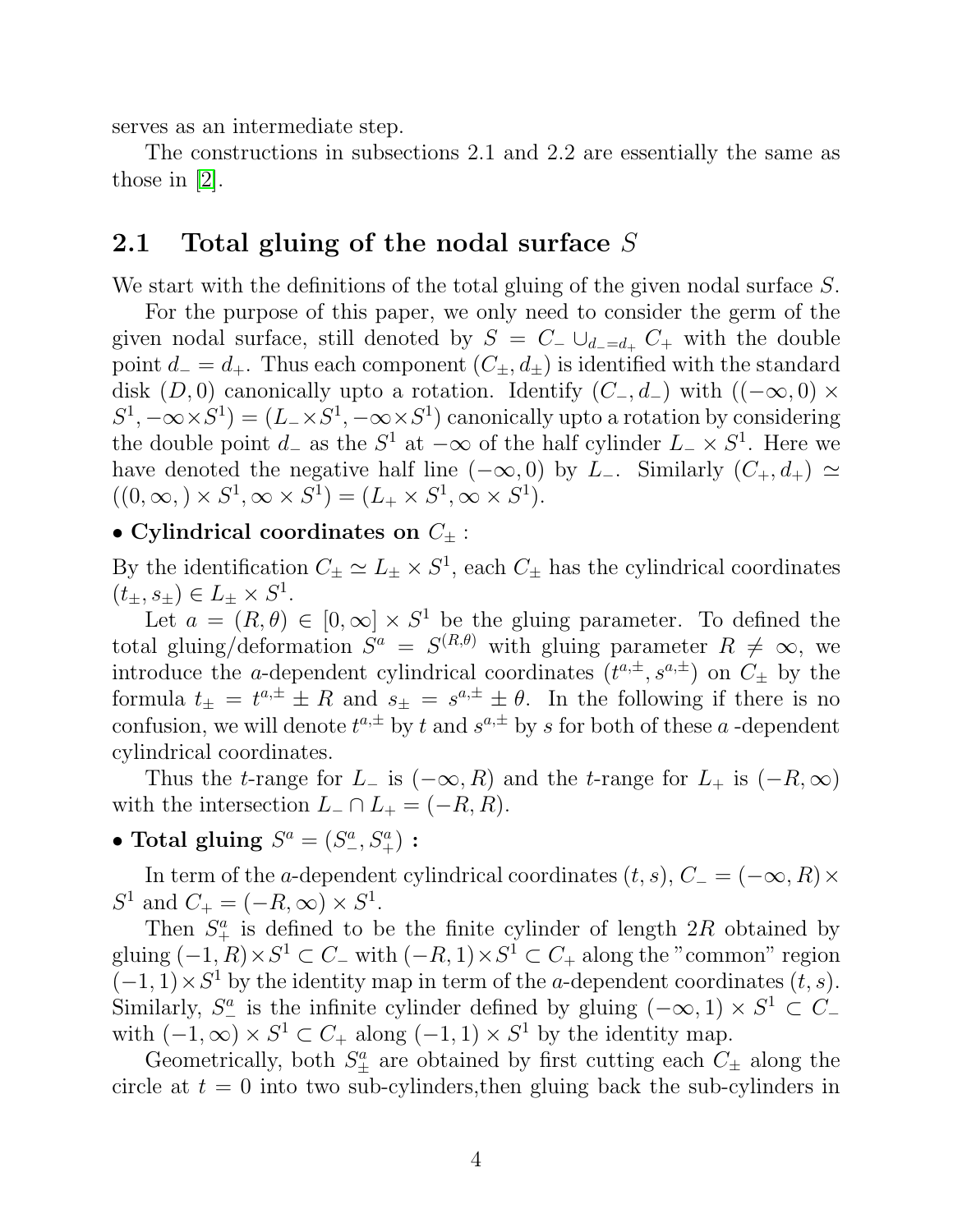$C_$  with the corresponding ones in  $C_+$  along the same circle with a relative rotation of angle 2 $\theta$ . Set  $S^{\infty} = S$ .

The total gluing can also be described as follows. We may consider  $S =$  $S^{\infty} = C_{-} \cup C_{+} = L_{-} \times S^{1} \cup L_{+} \times S^{1}$  to be the surface by gluing  $C_{-}$  and  $C_{+}$ along the the circles  ${-\infty} \times S^1$  and  ${\infty} \times S^1$  by identity map. Then  $S^{\infty,\theta}$ is defined to be the surface still by gluing  $C_-\$  and  $C_+$  along the these circles but by a relative rotation of angle 2 $\theta$ . Then  $S^a$  is defined to be  $S^a = (S^{\infty,\theta})^R$ .

Now the cylindrical coordinates  $(t_{\pm}, s_{\pm})$  on  $C_{\pm}$  as well as the *a*-dependent cylindrical coordinates  $(t, s)$  become the corresponding ones on each  $S^a_{\pm}$  with the relation:  $t_{\pm} = t \pm R$  and  $s_{\pm} = s \pm \theta$ .

## 2.2 Splicing matrix by HWZ

The splicing matrix used in [\[1,](#page-26-0) [2\]](#page-26-1) will be denoted by  $T_{\alpha}$  which is defined as follows.

Fix a smooth cut-off function  $\alpha : \mathbb{R}^1 \to [0,1]$  with the property that  $\alpha(t) = 1$  for  $t < -1$ ,  $\alpha(t) = 0$  if  $t > 1$  and  $\alpha' \leq 0$ .

Then

$$
T_{\alpha} = \left[ \begin{array}{cc} \alpha & -(1-\alpha) \\ (1-\alpha) & \alpha \end{array} \right].
$$

Though it is not necessary,  $\alpha$  can be chosen such that  $\alpha(t) + \alpha(-t) = 1$ .

## 2.3 Splicing matrix  $T_\beta$

To defined  $T_\beta$ , we need to choose a length function depending R. For the purpose of this paper, the length fuction  $L(R) = L_1(R) = R^{1/2} \cdot ln^2 R$ . In general, for any positive integer k,  $L_k(R) = R^{k/(k+1)} \cdot ln^2 R$ .

The splicing matrix  $T_\beta$  used in this paper is defined by using a new pair of cut-off function  $\beta = (\beta_-, \beta_+)$  depending on the two parameters  $(l, d)$  that parametrize the group of affine transformations  $\{t \to lt + d\}$  of  $\mathbb{R}^1$  defined as follows.

Rename  $\alpha$  by  $\alpha_-\$  and  $1-\alpha$  by  $\alpha_+$ . Fix  $l_0 > 1$  and  $d_0 > 1$ . Then  $\beta_{\pm} =$  $\{\beta_{\pm;l,d}\}: \mathbf{R}^1 \times [l_0,\infty) \times [d_0,\infty) \to [0,1]$  defined by  $\beta_{\pm}(t,l,d) = \alpha_{\pm}((t \pm d)/l),$ or  $\beta_{\pm;l,d} = \rho_l \circ \tau_{\pm d} \alpha$ . Here the translation and multiplication operators are defined by  $\tau_d(\xi)(t) = \xi(t + d)$  and  $\rho_l(\xi)(t) = \xi(t/l)$  respectively.

The pair  $(l, d)$  will be the functions on R,  $(l = L(R), d = d(R))$  defined above with  $d \geq 3l$ . To be specific, set  $d = 3l$ . Clearly  $\beta_{\pm}$  is a smooth cut-off function with the following two properties: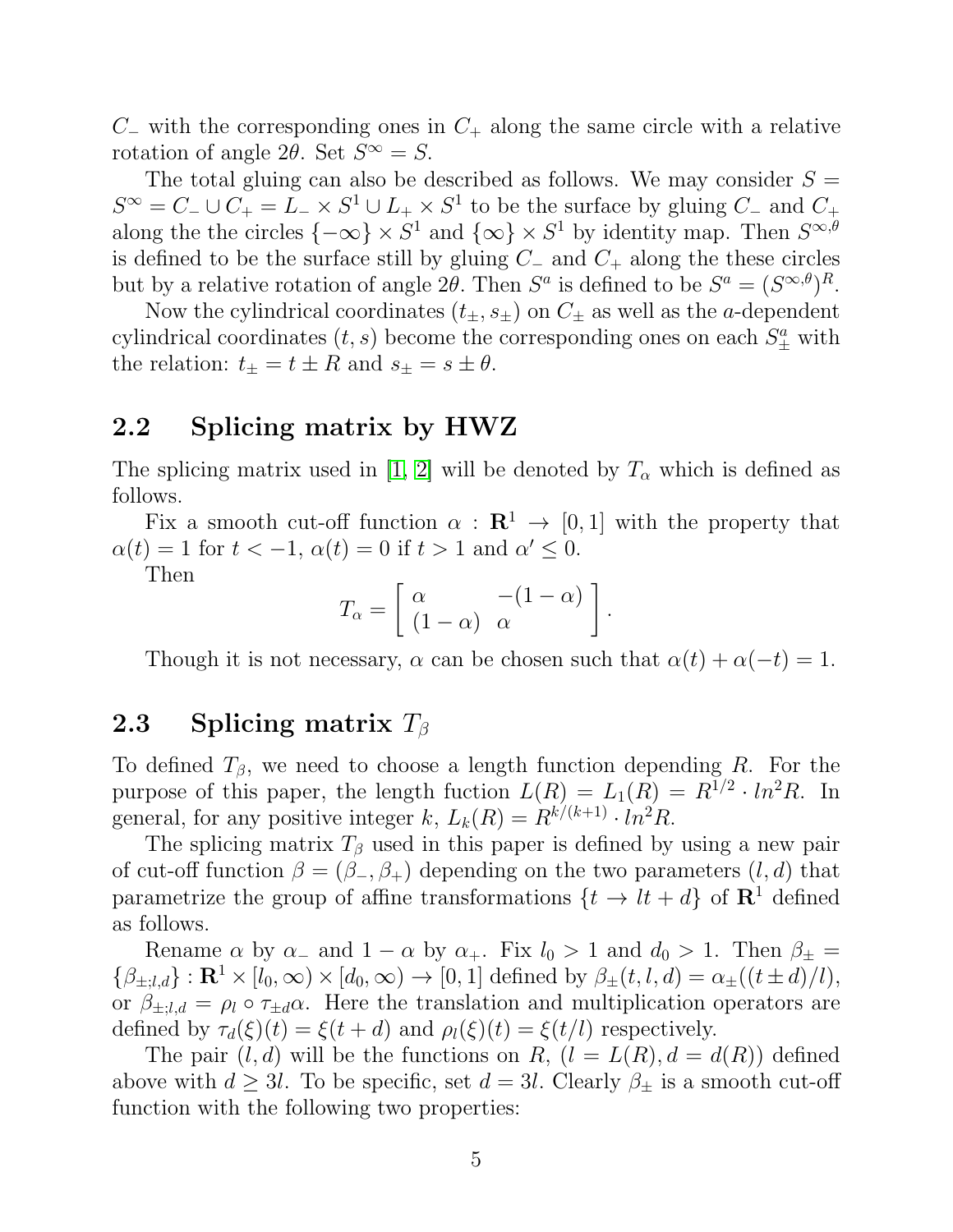$P_1$ : for  $k \leq k_0$  the  $C^0$ -norm of the k-th derivative  $\|\beta_{\pm}^{(k)}\|_{C^0} \leq C/l^k$ , where  $C = ||\alpha||_{C^{k_0}}$ , which is independent of *l*;

 $P_2$ : under the assumption that  $d \geq 3l$ , the support of  $\beta'$  is contained in the interval $(d-l, d+l)$  with  $\beta = 1$  on  $(-\infty, d-l]$  and  $\beta = 0$  on  $[d+l, \infty)$ ; and  $\beta'_{+}$  is contained in the interval( $-d-l$ ,  $-d+l$ ) with  $\beta_{+}=1$  on  $[-d+l,\infty)$ and  $\beta_+ = 0$  on  $(-\infty, -d-l]$ .

Thus comparing with  $\alpha_-\$  and  $\alpha_+$ , whose supports are in the common interval  $[-1, 1]$ , the supports of  $\beta'$  and  $\beta'$  are in the two intervals  $[-d$  $l, -d+l$  and  $[d-l, d+l]$  without overlaps. Those intervals are corresponding to the regions where the splicing takes place. The splicing matrix then is defined by

$$
T_{\beta} = \left[ \begin{array}{cc} \beta_- & -\beta_+ \\ \beta_+ & \beta_- \end{array} \right].
$$

Note that from  $P_2$ , on  $(-d+l, d-l)$ ,  $\beta_-\beta_+ = 1$ . Then for t in the three intervals  $(-\infty, -d-l)$ , $(-d+l, d-l)$  and  $(d+l, \infty)$ ,  $T_\beta(t)$  are the following constant matrices

$$
M_1 = Id = \begin{bmatrix} 1 & 0 \\ 0 & 1 \end{bmatrix}, M_2 = \begin{bmatrix} 1 & -1 \\ 1 & 1 \end{bmatrix}, \text{ and } M_3 = \begin{bmatrix} 0 & -1 \\ 1 & 0 \end{bmatrix}.
$$

The length  $2(l + d)$  of the interval  $(-l - d, l + d)$  with  $l = L(R)$  is defined to be the length of the splicing matrix  $T_{\beta}$ .

Note that  $\beta_{\pm}(t) < 1$  implies that  $\beta_{\mp}(t) = 1$  so that the determinant

$$
1 \le D = det \begin{bmatrix} \beta_- & -\beta_+ \\ \beta_+ & \beta_- \end{bmatrix} = \beta_-^2 + \beta_+^2 \le 2.
$$

This implies that  $T^a = (\ominus_a, \oplus_a)$  defined below is invertible uniformly.

## 2.4 Total gluing  $T^a$  of maps and sections

Let  $C_c^{\infty}$  $c_c^{\infty}(C_{\pm}, E)$  be the set of E-valued  $C^{\infty}$  functions on  $C_{\pm}$  with compact support, where  $E = \mathbb{C}^n$ ; similarly for  $C_c^{\infty}$  $c^{\infty}_c(S^a_-, E)$ . Note that for the definitions here the surfaces  $C_{\pm}$  and  $S_{-}^{a}$  are considered as the cylinders with boundary.

Then  $T^a = (T^a_-, T^a_+) : C_c^{\infty}$  $c^{\infty}(C_{-}E) \times C_c^{\infty}$  $c^{\infty}_c(C_+, E) \to C_c^{\infty}$  $c^{\infty}(S^a_-E) \times C^{\infty}(S^a_+, E)$ is defined as follows.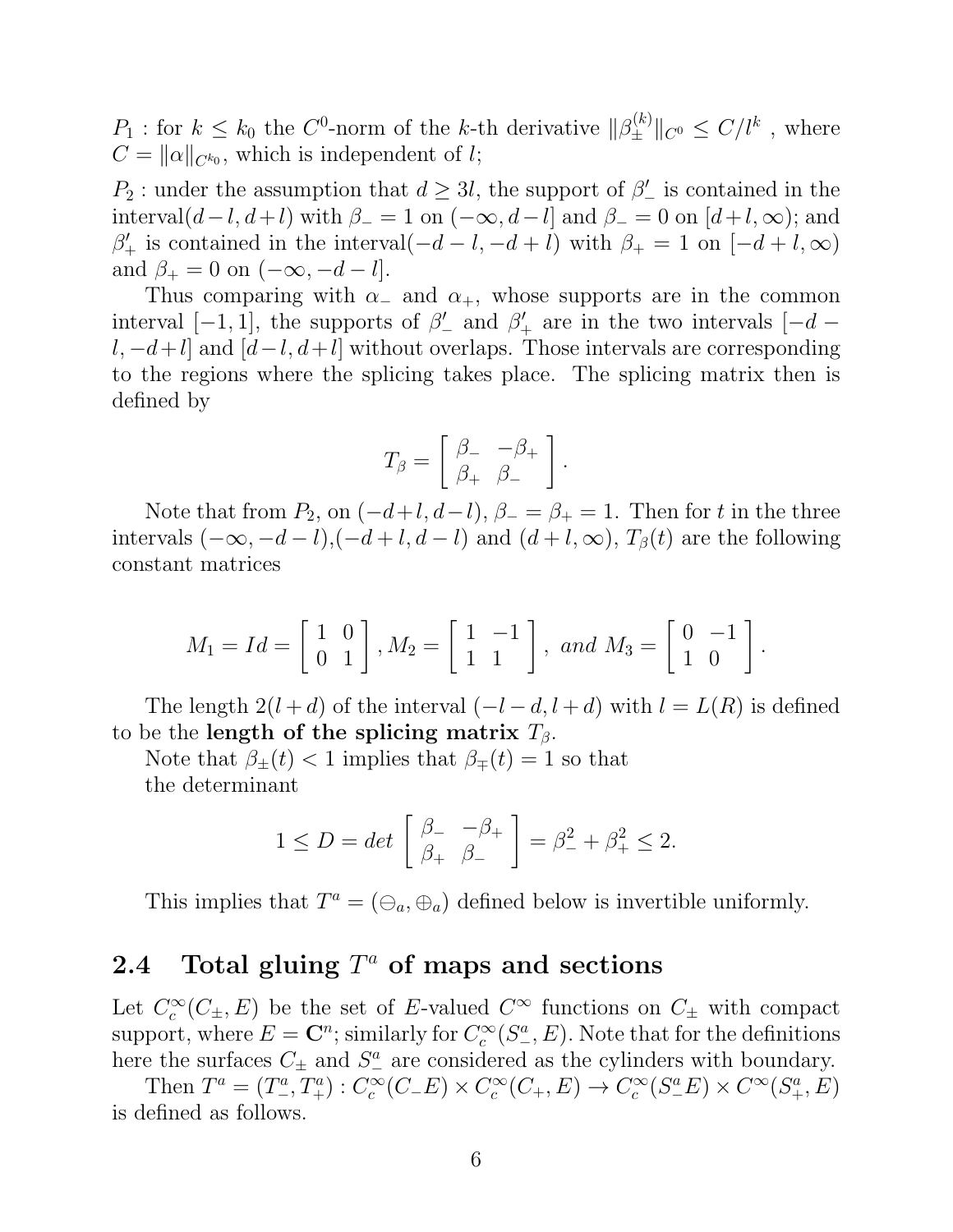In matrix notation, for each  $(\xi_-, \xi_+) \in C^{\infty}(C_-, E) \times C^{\infty}(C_+, E)$  considered as a column vector,

$$
T^{a}((\xi_{-},\xi_{+})) = (T^{a}_{-}(\xi_{-},\xi_{+}), T^{a}_{+}(\xi_{-},\xi_{+})) = (\xi_{-} \ominus_{a} \xi_{+}, \xi_{-} \oplus \oplus_{a} \xi_{+})
$$
  
= 
$$
\begin{bmatrix} \beta_{-} & -\beta_{+} \\ \beta_{+} & \beta_{-} \end{bmatrix} \begin{bmatrix} \tau_{-a}\xi_{-} \\ \tau_{a}\xi_{+} \end{bmatrix}.
$$

The inverse of the total gluing,  $(T^a)^{-1} = (T^a_-, T^a_+)^{-1} : C_c^{\infty}$  $c^{\infty}(S^a_-, E) \times$  $C^{\infty}(S^a_+, E) \rightarrow C_c^{\infty}$  $c^{\infty}(C_-, E) \times C_c^{\infty}$  $c^{\infty}(C_{+}, E)$  is defined as following: for a pair of the E-valued functions  $(\eta_-, \eta_+) \in C^{\infty}(S^a_- E) \times C^{\infty}(S^a_+, E)$ ,

 $(T^a)^{-1}(\eta_-, \eta_+) = (\oplus_a \oplus \ominus_a)^{-1}(\eta_-, \eta_+) =$ 

$$
\left[\begin{array}{cc} \tau_a & 0 \\ 0 & \tau_{-a} \end{array}\right] \cdot \frac{1}{D} \cdot \left[\begin{array}{cc} \beta_- & \beta_+ \\ -\beta_+ & \beta_- \end{array}\right] \left[\begin{array}{cc} \eta_- \\ \eta_+ \end{array}\right].
$$

## 2.5 Complex total gluing

Denote  $\tau_{-a}\xi_{\pm}$  in the previous subsection by  $\eta_{\pm}$ . Then the above formula for the total gluing can be express in term of complex notations as follows.

Let  $\eta = \eta_- + \eta_+ i$  and  $\beta = \beta_- + \beta_+ i$ . Then  $\beta \cdot \eta = (\beta_-\eta_- - \beta_+\eta_+) + (\beta_-\eta_+ + \beta_-\eta_-)$  $\beta_+\eta_-)i,$ 

which is the same as

$$
\left[\begin{array}{cc} \beta_- & -\beta_+ \\ \beta_+ & \beta_- \end{array}\right] \left[\begin{array}{c} \eta_- \\ \eta_+ \end{array}\right]
$$

by matrix notations.

## 3 The linear part  $\Psi_L$  of the filled-section

The linear part  $\Psi^R_L$  and  $\Psi^a_L$  :

Let  $T_\beta$  be the matrix associated to the total gluing map  $T^a$  and

$$
\omega(t) = -\begin{bmatrix} \beta'_- & -\beta'_+ \\ 0 & 0 \end{bmatrix} \cdot T_{\beta}^{-1} = -1/D \begin{bmatrix} \beta'_- \beta_- + \beta'_+ \beta_+ & \beta'_- \beta_+ - \beta'_+ \beta_- \\ 0 & 0 \end{bmatrix}
$$

denoted by

$$
\left[\begin{array}{cc} e & f \\ 0 & 0 \end{array}\right].
$$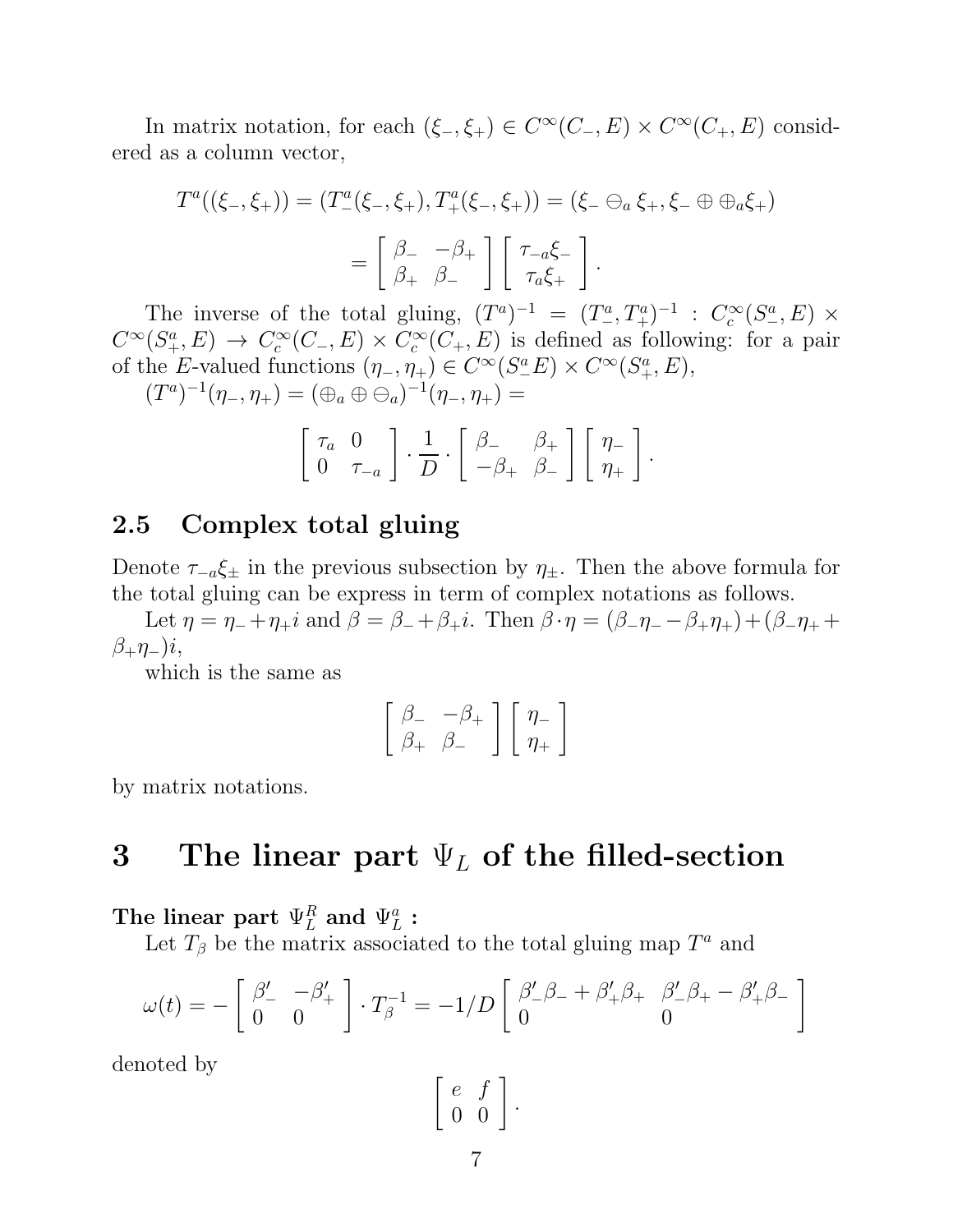Note that in above, we have suppressed the a-dependence of  $e$ ,  $f$  and  $\omega$ in our notations, and we will continue to do so. Then

$$
\Phi_L^a \left[ \begin{array}{c} u_- \ominus u_+ \\ u_- \oplus u_+ \end{array} \right] = (\partial_t + \omega(t)) \left[ \begin{array}{c} u_- \ominus u_+ \\ u_- \oplus u_+ \end{array} \right] = \partial_t \left[ \begin{array}{c} u_- \ominus u_+ \\ u_- \oplus u_+ \end{array} \right] + \omega(t) \left[ \begin{array}{c} u_- \ominus u_+ \\ u_- \oplus u_+ \end{array} \right]
$$

$$
= \partial_t \left[ \begin{array}{c} u_- \ominus u_+ \\ u_- \oplus u_+ \end{array} \right] + \left[ \begin{array}{c} eu_- \ominus u_+ + fu_- \oplus u_+ \\ 0 \end{array} \right].
$$

This prove the following

**Lemma 3.1** For  $R \neq \infty$ ,  $(\Phi_L^a)_+(u_-\oplus u_+) = \partial_t(u_-\oplus u_+)$  as required, and  $(\Phi_L^a)_{-}(u_-\ominus u_+) = \partial_t(u_-\ominus u_+) + \omega(t)(u_-\ominus u_+, u_-\oplus u_+).$ 

### Lemma 3.2

$$
\Psi_L^a(u_-, u_+) = \partial_t \begin{bmatrix} u_- \\ u_+ \end{bmatrix} + \begin{bmatrix} \tau_a(\beta_+\beta_+'/D)u_- + \tau_a(\beta_+\beta_-'/D)\tau_{2a}u_+ \\ \tau_{-a}(\beta_-\beta_+'/D)\tau_{-2a}u_- + \tau_{-a}(\beta_-\beta_-'/D)u_+ \end{bmatrix}.
$$

There is no loss of differentiability in  $\Psi_L^a(u_-, u_+)$ . For  $t \notin (-d-l+1, d+1)$  $(l-1), \Psi_L^a(u_-,u_+) = \partial_t(u_-,u_+).$ 

### Proof:

By definition  $\Psi_L^a = (T^a)^{-1} \circ \Phi_L^a$  $_L^a \circ T^a$ , and

$$
\Psi^a_L(u_-, u_+) = \begin{bmatrix} \tau_a & 0 \\ 0 & \tau_{-a} \end{bmatrix} \cdot T_\beta^{-1} \cdot (\partial_t + \omega(t)) \left\{ T_\beta \cdot \begin{bmatrix} \tau_{-a} u_- \\ \tau_a u_+ \end{bmatrix} \right\}
$$

$$
= \begin{bmatrix} \tau_a & 0 \\ 0 & \tau_{-a} \end{bmatrix} \cdot T_{\beta}^{-1} \cdot \left\{ \partial_t T_{\beta} \cdot \begin{bmatrix} \tau_{-a} u_{-} \\ \tau_a u_{+} \end{bmatrix} + \omega(t) \cdot T_{\beta} \cdot \begin{bmatrix} \tau_{-a} u_{-} \\ \tau_a u_{+} \end{bmatrix} + T_{\beta} \cdot \begin{bmatrix} \tau_{-a} \partial_t u_{-} \\ \tau_a \partial_t u_{+} \end{bmatrix} \right\}
$$

$$
= \begin{bmatrix} \tau_a & 0 \\ 0 & \tau_{-a} \end{bmatrix} \cdot T_{\beta}^{-1}.
$$

$$
\left\{ \begin{bmatrix} \beta_{-}^{\prime} & -\beta_{+}^{\prime} \\ \beta_{+}^{\prime} & \beta_{-}^{\prime} \end{bmatrix} \cdot \begin{bmatrix} \tau_{-a} u_{-} \\ \tau_a u_{+} \end{bmatrix} - \begin{bmatrix} \beta_{-}^{\prime} & -\beta_{+}^{\prime} \\ 0 & 0 \end{bmatrix} \cdot \begin{bmatrix} \tau_{-a} u_{-} \\ \tau_a u_{+} \end{bmatrix} + T_{\beta} \cdot \begin{bmatrix} \tau_{-a} \partial_t u_{-} \\ \tau_a \partial_t u_{+} \end{bmatrix} \right\}
$$

$$
= \partial_t \begin{bmatrix} u_{-} \\ u_{+} \end{bmatrix} + \begin{bmatrix} \tau_a & 0 \\ 0 & \tau_{-a} \end{bmatrix} \cdot T_{\beta}^{-1} \cdot \begin{bmatrix} 0 & 0 \\ \beta_{+}^{\prime} & \beta_{-}^{\prime} \end{bmatrix} \cdot \begin{bmatrix} \tau_{-a} u_{-} \\ \tau_a u_{+} \end{bmatrix}
$$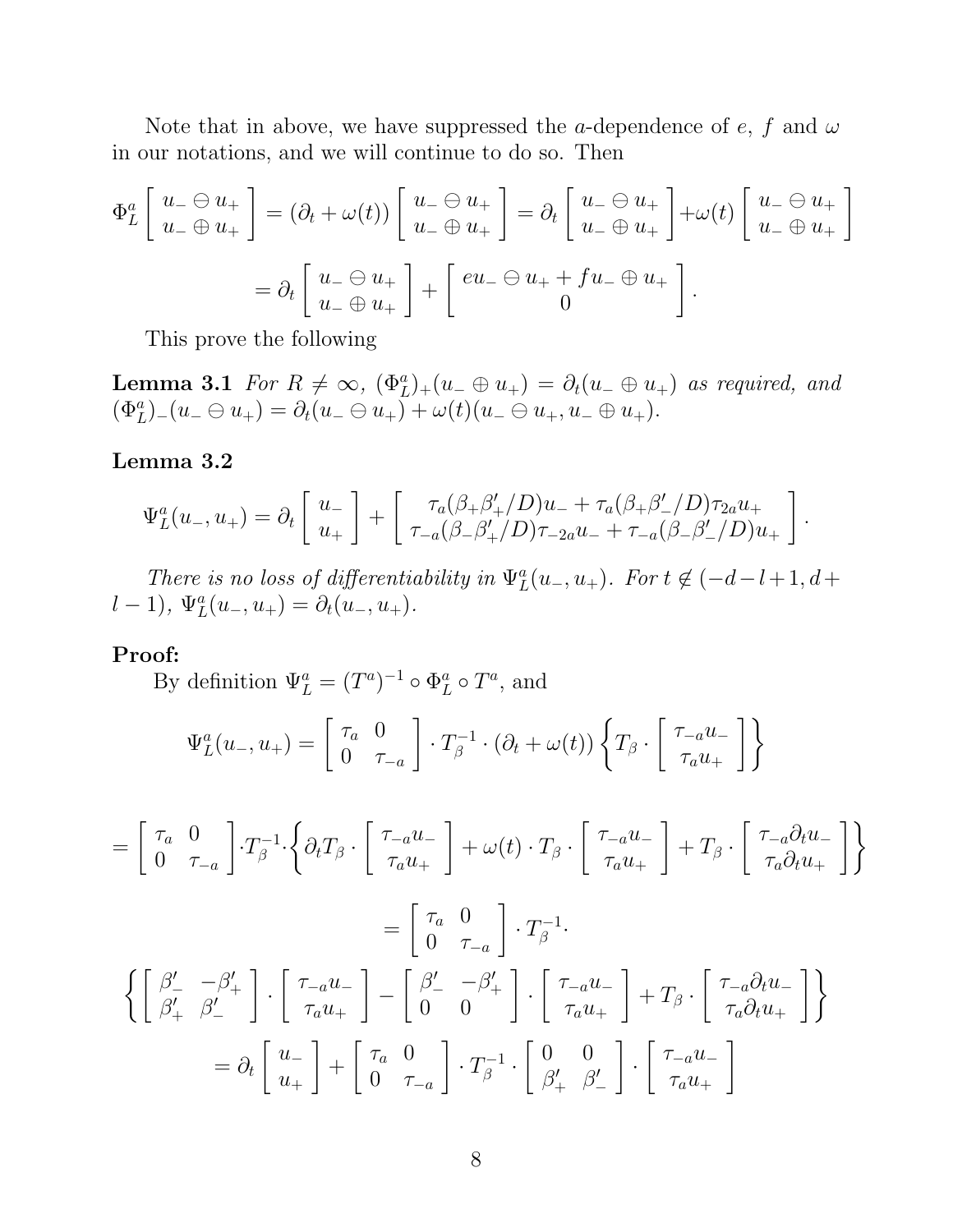$$
= \partial_t \begin{bmatrix} u_- \\ u_+ \end{bmatrix} + \begin{bmatrix} \tau_a & 0 \\ 0 & \tau_{-a} \end{bmatrix} \cdot 1/D \begin{bmatrix} \beta_- & \beta_+ \\ -\beta_+ & \beta_- \end{bmatrix} \cdot \begin{bmatrix} 0 & 0 \\ \beta'_+ & \beta'_- \end{bmatrix} \cdot \begin{bmatrix} \tau_{-a}u_- \\ \tau_a u_+ \end{bmatrix}
$$
  
\n
$$
= \partial_t \begin{bmatrix} u_- \\ u_+ \end{bmatrix} + \begin{bmatrix} \tau_a & 0 \\ 0 & \tau_{-a} \end{bmatrix} \cdot 1/D \begin{bmatrix} \beta_+ \beta'_+ & \beta_+ \beta'_- \\ \beta_- \beta'_+ & \beta_- \beta'_- \end{bmatrix} \cdot \begin{bmatrix} \tau_{-a}u_- \\ \tau_a u_+ \end{bmatrix}
$$
  
\n
$$
= \partial_t \begin{bmatrix} u_- \\ u_+ \end{bmatrix} + \begin{bmatrix} \tau_a(\beta_+ \beta'_+ / D)u_- + \tau_a(\beta_+ \beta'_- / D) \tau_{2a}u_+ \\ \tau_{-a}(\beta_- \beta'_+ / D) \tau_{-2a}u_- + \tau_{-a}(\beta_- \beta'_- / D)u_+ \end{bmatrix}.
$$
  
\nFor  $t \notin (-d - l + 1, d + l - 1)$ ,  $\beta_{\pm}$  is independent of  $t$  so that  $\beta'_{\pm} = 0$ .

Since the splicing matrix  $\beta$  is s-independent and the translation operator  $\tau_{\theta}$  appeared in the total gluing map  $T^a$  commutes with both  $\partial_t$  and  $\partial_s$ ,  $\tau_{\theta}$ does not affect analysis here in any essential way. In the most part of the rest of this section we will only give the details for the results using  $T^R$  and state the corresponding ones using  $T^a$ .

Denote the error term

$$
\begin{bmatrix}\n\tau_R(\beta_+\beta_+'/D)u_- + \tau_R(\beta_+\beta_-'/D)\tau_{2R}u_+ \\
\tau_{-R}(\beta_-\beta_+'/D)\tau_{-2R}u_- + \tau_{-R}(\beta_-\beta_-'/D)u_+\n\end{bmatrix}
$$

by  $E^R(u_-, u_+) = (E^R_-(u_-, u_+), E^R_+(u_-, u_+)).$ Then  $\Psi_L^R(u_-, u_+) = \partial_t(u_-, u_+) + E(u_-, u_+).$ 

• Exponentially weighted  $L_k^p$  $k_{k}^p$ -maps/sections

Starting from next lemma, we will consider the spaces of  $L^p_{k,\delta}$ -maps/sections. Throughout this paper, we assume that  $k \geq 1$  and  $p > 2$ .

The spaces of such maps used in this paper are defined as follows.

$$
L_{k,\delta}^p(C_{\pm}, E) = \{u_{\pm} : C_{\pm} \simeq (\pm R_0, \pm \infty) \times S^1 \to E \mid ||u_{\pm}||_{k,p,\delta} < \infty \}.
$$

Here  $||u_{\pm}||_{k,p,\delta} = ||e_{\pm} \cdot u_{\pm}||_{k,p}$  and the weight function  $e_{\pm}(t,s) = e^{\delta |t|}$  where  $0 < \delta < 1$  and 1 (or  $2\pi$  depending on how to parametrize  $S^1$ ) is the smallest positive eigenvalues of the self-adjoint operator  $i\partial_s$  acting on complex valued functions on  $S^1$ .

Thus for each  $u_{\pm} \in L_{k,\delta}^p(C_{\pm}, E)$  by Sobolev embedding theorem applying to sub-cylinders  $[\pm R, \pm R \pm 1] \times S^1$ , there exists a constant C such that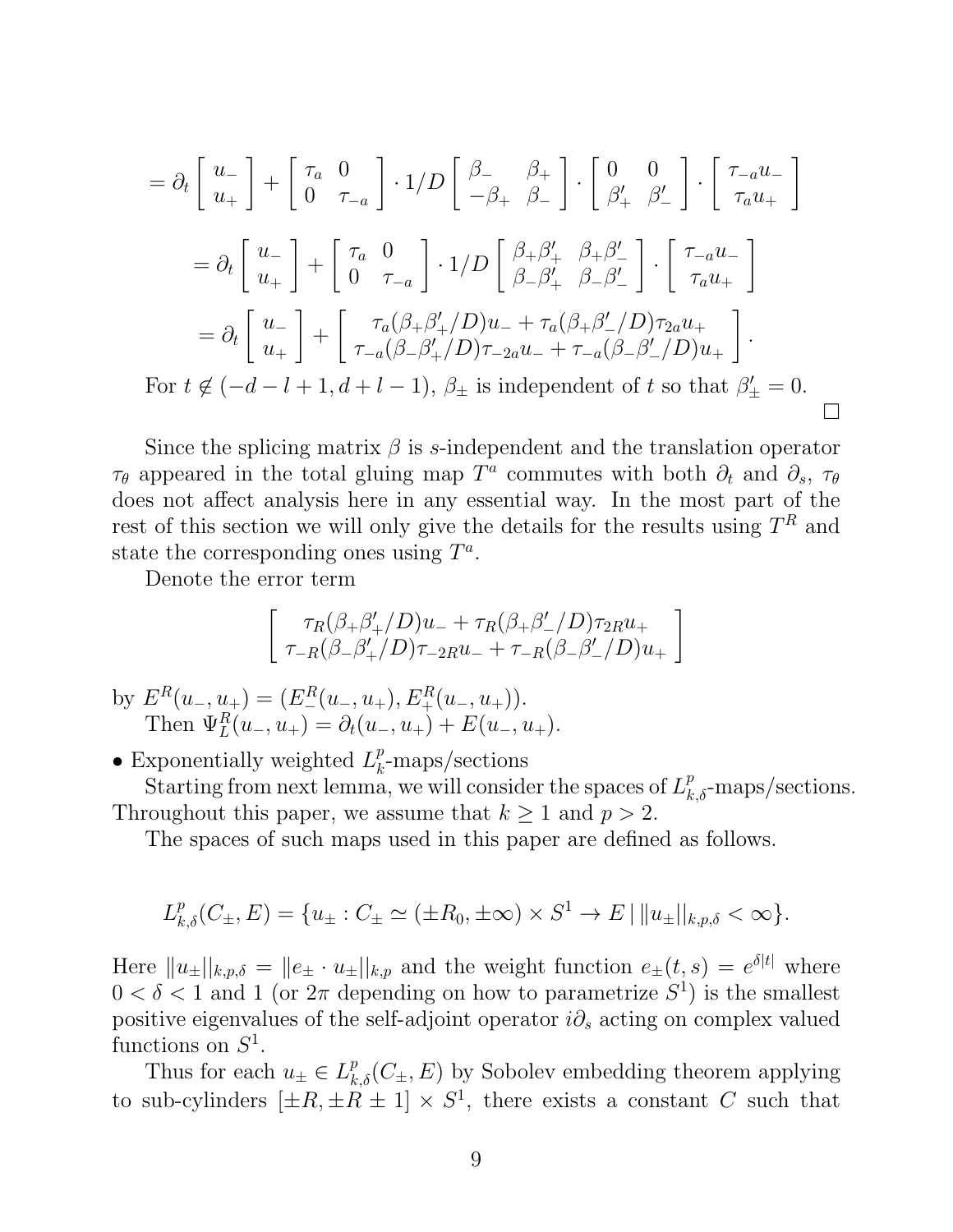$|u_+(\pm t,s)| \leq Ce^{-\delta |\pm t|}$ . In particular  $\lim_{\pm t \to \pm \infty} u_+(\pm t,s) = A_0 = 0$ . In other words, we only consider the case of  $L^p_{k,\delta}$ -maps with fixed end (= 0 of E) in this paper.

**Lemma 3.3** Considered as a map  $E = \{E^R, R \in [R^0, \infty]\}$  :  $L^p_{k,\delta}(S, E) \times$  $[R^0,\infty] \to L_{k-1,\delta}^p(S,E)$ , hence a map  $L_{k,\delta}^p(S,E) \times [0,r_0] \to L_{k-1,\delta}^p(S,E)$ , E is continuous. So is  $\Psi_L: L^p_{k,\delta}(S, E) \times [0, r_0] \to L^p_{k-1,\delta}(S, E)$ .

### Proof:

For  $R \neq \infty$ , this is reduced to show that  $F : L^p_{k,\delta}(S, E) \times [0, r_0] \rightarrow$  $L_{k-1,\delta}^p(S, E)$  give by  $F(u, R) = u \circ \tau_R$  is continuous. The result is well-known. A proof of this is given in the last section.

Note that for  $R = \infty$ ,  $\Psi^{\infty} = \Phi^{\infty} = \partial_t$  which is consistent with  $\lim_{R\to\infty} \omega^R =$ 0. Hence by definition  $E^{\infty} = 0$ .

To see the continuity of E at  $R = \infty$ , note that

$$
||E_{+}(u,R)||_{k-1,p,\delta} \le ||\tau_{-R}(\beta_{-}\beta'_{+}/D)\tau_{-2R}u_{-}||_{k-1,p,\delta} + ||\tau_{-R}(\beta_{-}\beta'_{-}/D)u_{+}||_{k-1,p,\delta}
$$
  
\n
$$
\le C\{||\tau_{-R}\beta'_{+}\tau_{-2R}u_{-}||_{k-1,p,\delta} + ||\beta'_{-}||_{C^{k-1}} \cdot ||\tau_{-R}(\beta_{-}/D)u_{+}||_{k-1,p,\delta}\}\n\n\sim e^{2\delta(-d+l)}||\beta'_{+}||_{C^{k-1}} \cdot ||u_{-}||_{k-1,p,\delta} + 1/L(R)||u_{+}||_{k-1,p,\delta},
$$

which goes to zero as  $R \to \infty$  as long as  $||u||_{k,p,\delta} \leq M$  for some fixed  $M >> 0$ . Similarly for  $||E_-(u, R)||_{k-1,p,\delta}$  so that  $||E(u, R)||_{k-1,p,\delta} \leq 1/L(R)||u||_{k,p,\delta}$ .

Consequently,

$$
||E(u, R) - E(u_0, \infty)||_{k-1, p, \delta} = ||E(u, R)||_{k-1, p, \delta} \le 1/L(R)||u||_{k, p, \delta}
$$
  

$$
\le 1/L(R)\{||u - u_0||_{k, p, \delta} + ||u_0||_{k, p, \delta}\}.
$$

This implies the continuity of E at  $R = \infty$ .

Here we have used the estimate

$$
\|\tau_{-R}\beta'_{+}\tau_{-2R}u_{-}\|_{k-1,p,\delta}
$$
  

$$
\leq e^{2\delta(-d+l)}\|\beta'_{+}\|_{C^{k-1}}\cdot\|u_{-}\|_{k-1,p,\delta}
$$

proved below in this section.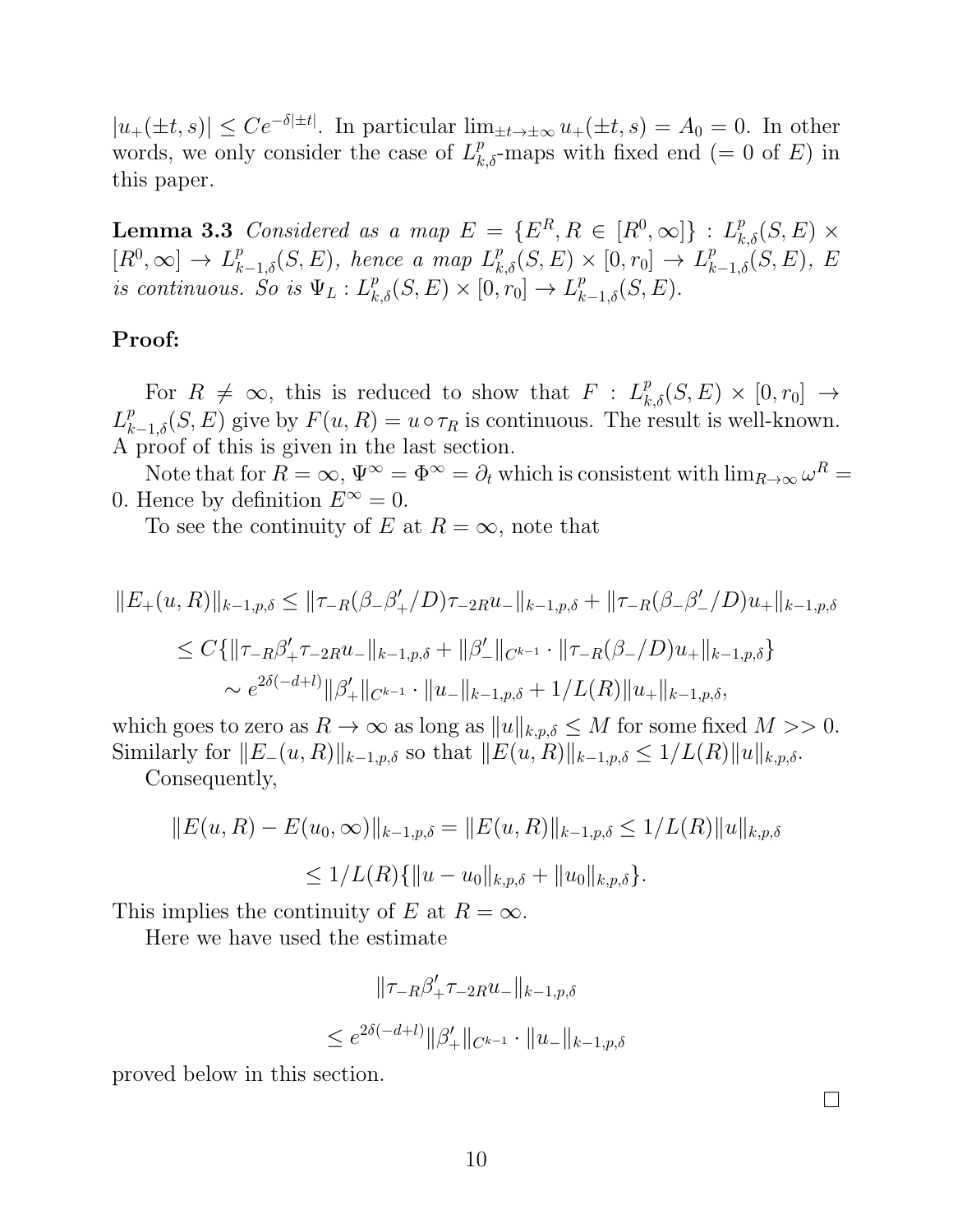Let  $W = W_{k,\delta}^p$  be a small neighborhood of the space of  $L_{k,\delta}^p$ -maps with the domain  $S$  near the initial map  $f$ . To compute the derivative  $(D_W\Psi_L^R)_{(u_-,u_+)}((\xi_-, \xi_+)$  at  $(u_-, u_+)$  of  $\Psi_L^R$  at  $u = (u_-, u_+)$  in the direction  $\xi = (\xi_-, \xi_+)$  for  $\xi \in T_{(u_-,u_+)}W$ , we identify the tangent space  $T_{(u_-,u_+)}W =$  $L^p_{k,\delta}(S, u^*TM)$  at  $u = (u_-, u_+)$  with  $T_{(f_-, f_+)}W = L^p_{k,\delta}(S, f^*TM)$  of the initial map f by the usual trivialization of  $\overline{T}W$ . In fact in our case, W is a small neighborhood of the space of  $L^p_{k,\delta}$ -maps with the domain S near f. Since the images of all such maps lying a small neighborhood  $U(f(d))$  the double point  $f(d)$ , which can be identified with a small ball  $B \subset E = \mathbb{C}^n$ , we may consider W as an open subset of  $L^p_{k,\delta}(S, E)$  so that  $TW \simeq W \times L^p_{k,\delta}(S, E)$ . Thus  $\xi = (\xi_-, \xi_+)$  can be thought as an element in  $L^p_{k,\delta}(S, E)$  independent of  $u$ .

Then we have

#### Lemma 3.4

$$
(D_W \Psi_L^R)_{(u_-,u_+)}(\xi_-, \xi_+) = \partial_t(\xi_-, \xi_+) + (D_W E)_{(u_-,u_+)}((\xi_-, \xi_+))
$$
  
=  $\partial_t(\xi_-, \xi_+) +$   

$$
(\tau_R(\beta_+\beta_+'/D)\xi_- + \tau_R(\beta_+\beta_-'/D)\tau_{2R}\xi_+, \tau_{-R}(\beta_-\beta_+'/D)\tau_{-2R}\xi_- + \tau_{-R}(\beta_-\beta_-'/D)\xi_+).
$$

$$
(\partial_R \Psi_L^R)_{(u_-,u_+)} = (\partial_R E)_{(u_-,u_+)} =
$$

$$
(\{\partial_R \tau_R(\beta_+\beta'_+/D)\}u_- + \{\partial_R \tau_R(\beta_+\beta'_-/D)\}\tau_{2R}u_+ + \tau_R(\beta_+\beta'_-/D)\partial_R \tau_{2R}u_+,
$$
  

$$
\{\partial_R \tau_{-R}(\beta_-\beta'_+/D)\}\tau_{-2R}u_- + \tau_{-R}(\beta_-\beta'_+/D)\partial_R \tau_{-2R}u_- + \{\partial_R \tau_{-R}(\beta_-\beta'_-/D)\}u_+).
$$

$$
(\partial_{\theta} \Psi_L^{R_{\theta}})_{(u_-,u_+)} = (\partial_{\theta} E)_{(u_-,u_+)} =
$$

$$
(\tau_{R_{\theta}}(\beta_+\beta_-'/D)\partial_{\theta}\tau_{2R_{\theta}}u_+, \tau_{-R_{\theta}}(\beta_-\beta_+'/D)\partial_{\theta}\tau_{-2R_{\theta}}u_-).
$$

Here  $\pm R_{\theta} = (\pm R, \pm \theta)$  and the action of  $\tau_{\pm R_{\theta}}$  on  $[0, \pm \infty) \times S^1$  is  $(t, s) \rightarrow$  $(t \pm R, s \pm \theta)$ . We will use this kind of notations in the rest of the paper. The main theorem is

**Theorem 3.1** The section  $\Psi_L$  is of class  $C^1$ .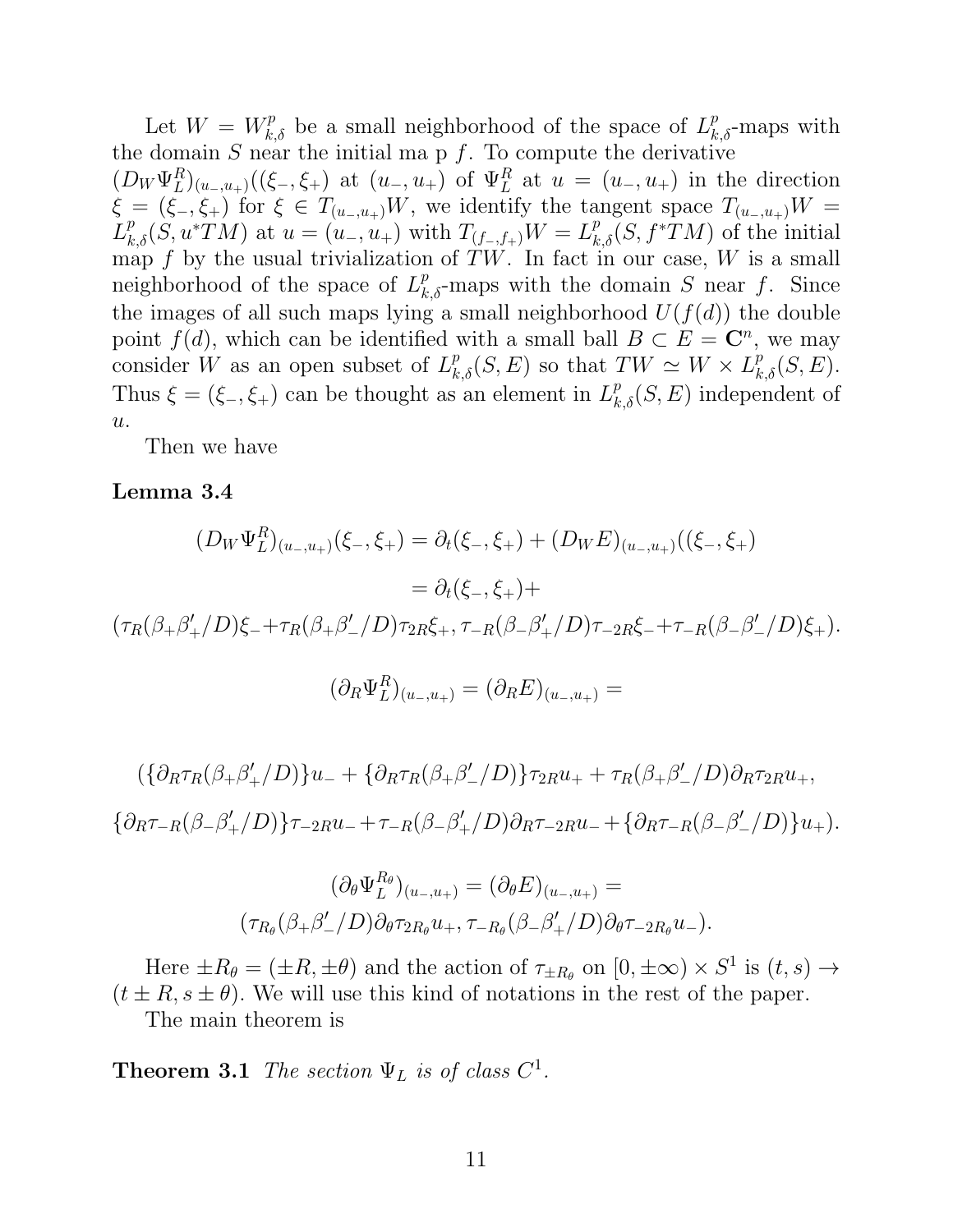The proof of the theorem will be divided into two parts according to if  $R = \infty$ .

In order to prove next lemma we list a few general facts that will be used repeatedly:

(A)  $F_+ : W \times [0, \infty) \to L(L_{k,\delta}^p(C_+, E), L_{k-1,\delta}^p(C_+, E))$  defined by  $F(u, R)(\xi) =$  $\tau_R \xi$  is continuous. There is a corresponding statement for the function  $F_-\$ .

(B) Any smooth function  $f_{\pm}$  such as  $f_{\pm} = \beta'_{\pm} : C_{\pm} \to \mathbb{R}^1$  gives rise a  $C^{\infty}$ -map  $F_{\pm}: \mathbf{R}^1 \to C^m(C_{\pm}, \mathbf{R}^1)$  defined by  $F_{\pm}(R) = f \circ \tau_R$  for any m. In particular, we may assume that  $m >> k$ .

(C) The paring

 $L^p_k$  $k(E_k(E_\pm, E) \times L(L_{k,\delta}^p(C_\pm, E), L_{k,\delta}^p(C_\pm, E)) \to L_{k,\delta}^p(C_\pm, E)$  is bounded bilinear and hence smooth as long as the space  $L_k^p$  $k(R(E_{\pm}, E))$  forms Banach algebra.

(D) For  $m \gg k$ ,  $L(L_{k,\delta}^p(C_{\pm}, E), L_{k,\delta}^p(C_{\pm}, E))$  is a  $C^m(C_{\pm}, \mathbf{R}^1)$ -module and the multiplication map

$$
C^m(C_{\pm}, \mathbf{R}^1) \times L(L^p_{k,\delta}(C_{\pm}, E), L^p_{k,\delta}(C_{\pm}, E)) \to L(L^p_{k,\delta}(C_{\pm}, E), L^p_{k,\delta}(C_{\pm}, E))
$$

is bounded bilinear and hence smooth.

The proofs for (B) and (D) are straightforward and (C) is stated in the first chapter of Lang's book [\[4\]](#page-26-3). The property (A) was proved in the last section of this paper.

**Lemma 3.5** For  $R \neq \infty$ ,  $\Psi_L$  is of class  $C^1$ . Moreover for  $\Psi_L = M +$  $E$  with  $M \,=\, \partial_t, \; D_W M \; \; is \; \emph{continuous} \; \; as \; \; a \; \emph{map} \; \; D_W M \; : \; W \times \left( R_0, \infty \right) \; \rightarrow \;$  $L(L_{k,\delta}^p(S, E), L_{k-1,\delta}^p(S, E))$ . Here  $W \subset L_{k,\delta}^p(S, E)$  is a small neighborhood of the initial map  $f$  in  $L_{k,\delta}^p(S, E)$ .

### Proof:

The second statement is clear since  $M = \partial_t$  is linear and bounded so that  $D_WM_{(u_-,u_+,R)}(\xi_-, \xi_+) = \partial_t(\xi_-, \xi_+).$  Then considered as a map,  $D_WM : W \times$  $(R_0, \infty] \to L(L_{k,\delta}^p(S, E), L_{k-1,\delta}^p(S, E))$  is a constant map, hence continuous. Here  $L(L_{k,\delta}^p(S, E), L_{k-1,\delta}^p(S, E))$  is the space of bounded, hence continuous linear maps between the Banach spaces  $L_{k,\delta}^p(S, E)$  and  $L_{k-1,\delta}^p(S, E)$  under the operator norm.

By the formulas for  $D\Psi_L$  above and the properties listed above, the first statement can be proved by a modified version of (A) stated in Lemma 4.4. Note that the second component of the error term of  $(D_W \Psi_L^R)_{(u_-,u_+)}(\xi_-, \xi_+)$  is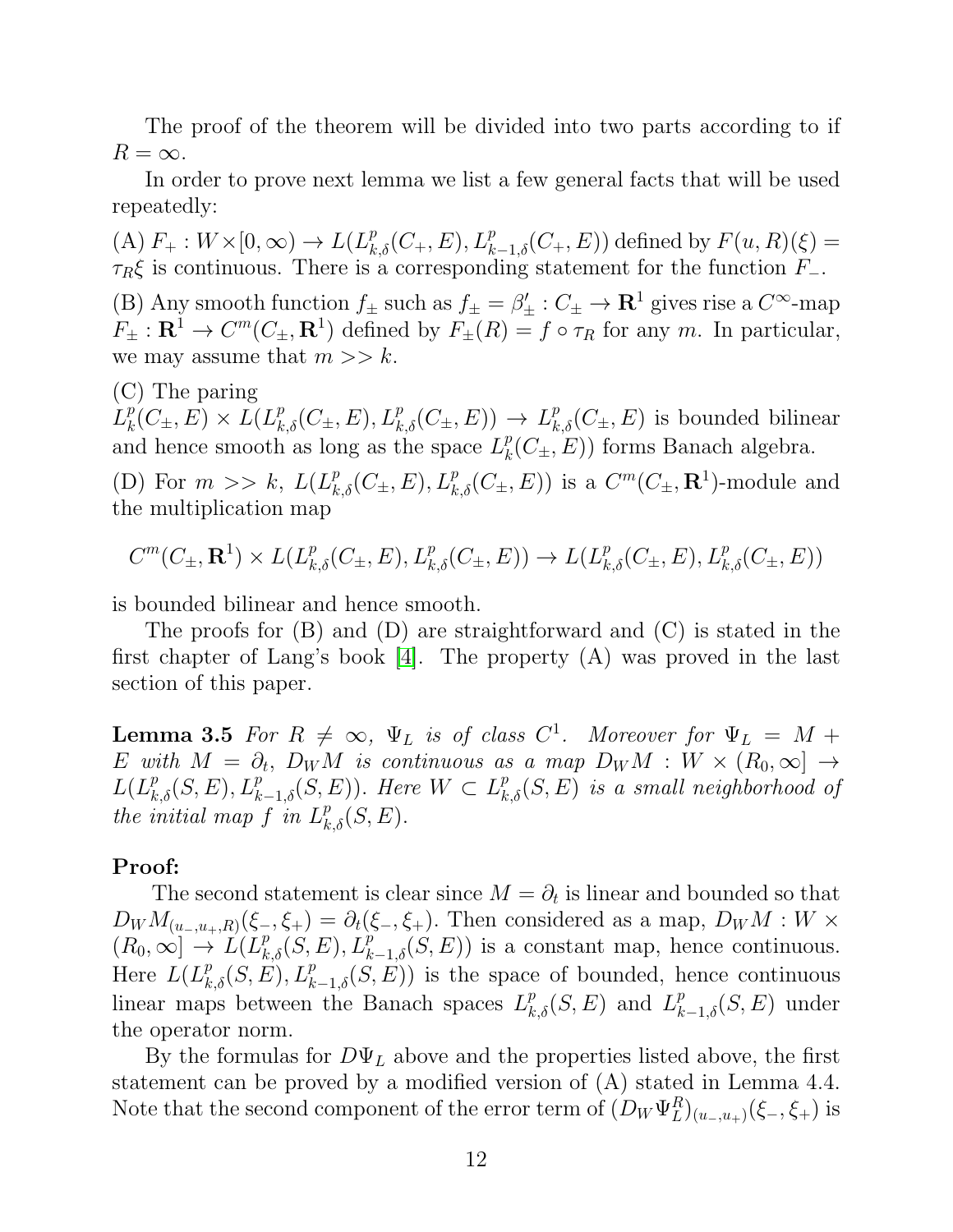$\tau_{-R}(\beta_-\beta_+'/D)\tau_{-2R}\xi_- + \tau_{-R}(\beta_-\beta_-'/D)\xi_+$  with the domain with t-range  $[0,\infty)$ (in the natural coordinate  $(t_+, s_+)$ ). We only need to deal with the first term  $\tau_{-R}(\beta_-\beta_+'/D)\tau_{-2R}\xi_-.$  Then the t-range of  $\xi_-$  is  $(-\infty,0]$  so that  $\tau_{-2R}\xi_-$  =  $\xi \circ \tau_{-2R}$ , which is supposed to have positive t-range of the domain, can only defined on [0, 2R]. However, since the support of  $\beta'_+$  is  $[-d-l, -d+l]$  the support of  $\tau_{-R}\beta'_+ = \beta'_+\circ \tau_{-R}$  is  $[R-d-l, R-d+l]$  so that  $\tau_{-R}(\beta_-\beta'_+/D)\tau_{-2R}\xi_$ becomes a well-defined function on  $[0, \infty) \times S^1$ . Thus we consider the function  $F : [0, \infty) \to L(L_{k,\delta}^p(C_-, E), L_{k-1,\delta}^p(C_+, E))$  defined by  $F(R)(\xi) = \tau_{-R}\beta'_+$ .  $\tau_{-2R}\xi_{-}$ . This is a special case considered in Lemma 4.4 with  $f_{R}$  there being  $\beta'$  so that F is continuous by Lemma 4.4.

Next we need to show that  $DE$  and hence  $D\Psi_L$  can be extended continuously over  $R = \infty$ . This will be established by the estimates in the rest of this section.

 $\Box$ 

For  $E^{R}(u_{-}, u_{+}) = (E_{-}^{R}(u_{-}, u_{+}), E_{+}^{R}(u_{-}, u_{+}))$ , the two components are of the same natural. We will only consider  $E_+^R = (\tau_{-R}(\beta_{-} \beta'_{+}/D)\tau_{-2R}u_ \tau_{-R}(\beta_{-}\beta'_{-}/D)u_{+}).$ 

The second term  $\tau_{-R}(\beta_{-}\beta'_{-}/D)u_{+}$  without involving the actions of the translation operators behaves as expected. The main technique reason for intruding the connection matrix  $\omega$  is to get a well-behaved term  $\tau_{-R}(\beta_-\beta_+'/D)\tau_{-2R}u_$ here.

**Lemma 3.6** On the interval  $(R-d-l, R-d+l)$  of length 2l where  $\tau_{-R}\beta'_+ \neq 0$ , the weight function  $e(t)$  of  $\tau_{-2R}u_{-}$  satisfies the bounds  $e^{\delta(R-d-1)} \leq e(t) \leq$  $e^{\delta(R-d+l)}$  so that

$$
\|\tau_{-R}\beta'_{+}\tau_{-2R}u_{-}\|_{k-1,p,\delta}
$$
  

$$
\leq e^{2\delta(-d+l)}\|\beta'_{+}\|_{C^{k-1}}\cdot\|u_{-}\|_{k-1,p,\delta}.
$$

Similarly,

$$
\|\tau_{-R}\beta'_{+}\partial_R(\tau_{-2R}u_{-})\|_{k-1,p,\delta} = \|\tau_{-R}\beta'_{+}\tau_{-2R}u'_{-}\|_{k-1,p,\delta}
$$
  

$$
\leq e^{2\delta(-d+l)}\|\beta'_{+}\|_{C^{k-1}} \cdot \|u_{-}\|_{k,p,\delta}.
$$

and

$$
\|\tau_{-R}\beta'_{+}(\tau_{-2R}\xi_{-})\|_{k-1,p,\delta}
$$
  

$$
\leq e^{2\delta(-d+l)}\|\beta'_{+}\|_{C^{k-1}}\cdot\|\xi_{-}\|_{k-1,p,\delta}.
$$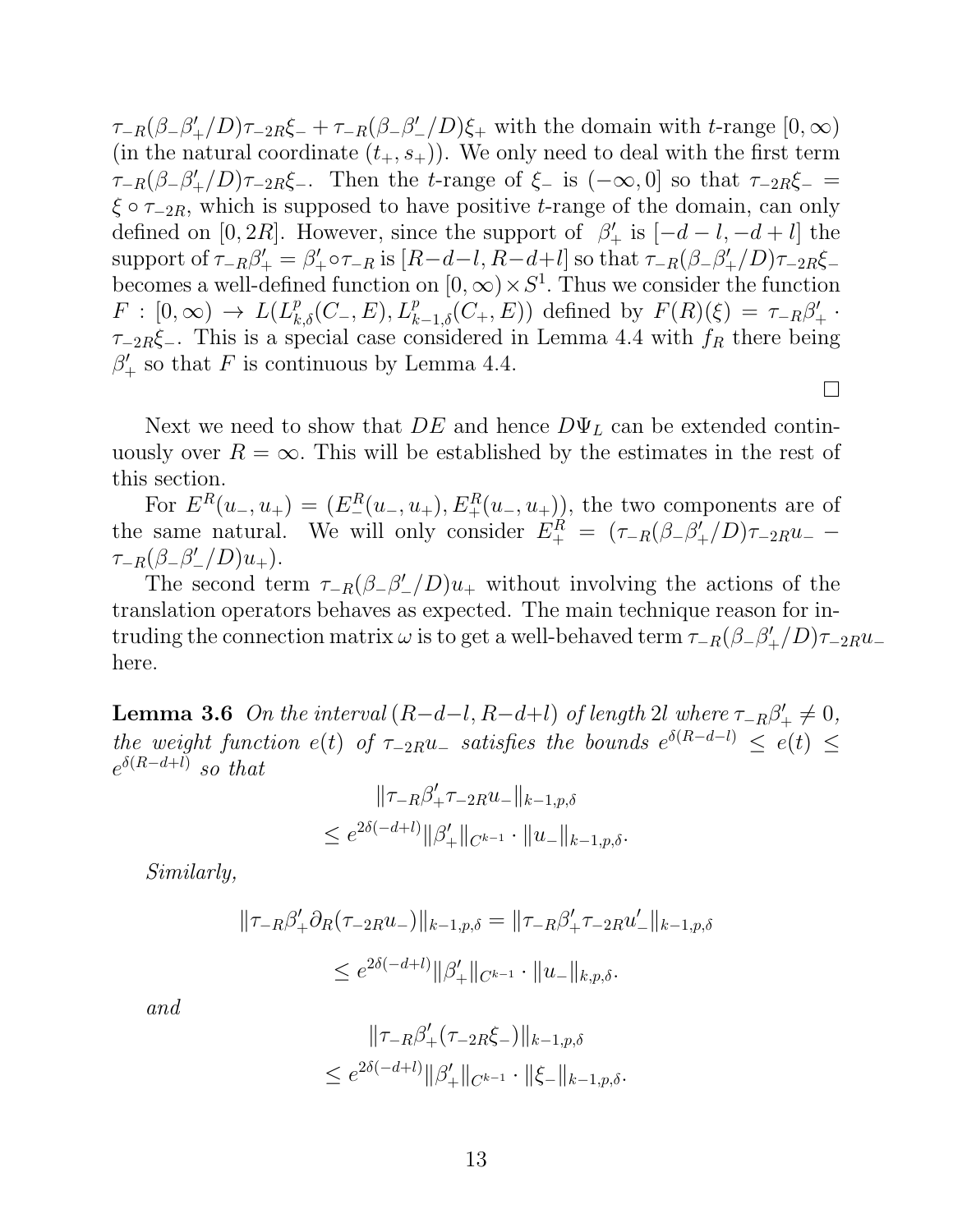$$
\|\tau_{-R}\beta'_{+}\tau_{-2R}u_{-}\|_{k-1,p,\delta} = \|(\tau_{-R}\beta'_{+}\tau_{-2R}u_{-})|_{(R-d-l,R-d+l)}\|_{k-1,p,\delta}
$$
  
\n
$$
\leq e^{\delta(R-d+l)}\|\beta'_{+}\|_{C^{k-1}} \cdot \|u_{-}(t-2R))|_{t \in (R-d-l,R-d+l)}\|_{k-1,p}
$$
  
\n
$$
\leq e^{\delta(R-d+l)}\|\beta'_{+}\|_{C^{k-1}} \cdot \|u_{-}(v)|_{v \in (-R-d-l,-R-d+l)}\|_{k-1,p}
$$
  
\n
$$
\leq e^{\delta(R-d+l)} \cdot e^{(\delta(-R-d+l))}\|\beta'_{+}\|_{C^{k-1}} \cdot \|e(v)u_{-}(v)|_{v \in (-R-d-l,-R-d+l)}\|_{k-1,p}.
$$
  
\n
$$
\leq e^{\delta(R-d+l)} \cdot e^{(\delta(-R-d+l))}\|\beta'_{+}\|_{C^{k-1}} \cdot \|u_{-}\|_{k-1,p,\delta}.
$$

**Lemma 3.7** The interval where  $\partial_R \tau_{-R}(\beta-\beta'_+/D)\}\tau_{-2R}u_-\neq 0$  is the same  $(R-d-l,R-d+l) \hskip 2mm so \hskip 2mm that$ 

$$
\begin{aligned} &\|\{\partial_R\tau_{-R}(\beta_-\beta_+'/D)\}\tau_{-2R}u_-\|_{k-1,p,\delta} \\ &\leq e^{2\delta(-d+l)}\|\beta_+' \|_{C^{k-1}}\cdot \|u_-\|_{k-1,p,\delta}.\end{aligned}
$$

### Proof:

By the proof of lemma before, we only need to prove the first statement.

$$
\partial_R \tau_{-R}(\beta_- \beta'_+/D) = \partial_R \{ (\beta_- \beta'_+/D) \circ \tau_{-R} \} = \partial_R \{ (\beta_- \beta'_+/D)(t-R) \}
$$
  
= -((\beta\_- \beta'\_+/D)' \circ \tau\_{-R} = -\{ (\beta\_- /D)'\beta'\_+ + (\beta\_- /D)\beta''\_+ \} \circ \tau\_{-R}  
= \tau\_{-R}(\beta\_- /D)' \cdot \tau\_{-R}\beta'\_+ + \tau\_{-R}(\beta\_- /D) \cdot \tau\_{-R}\beta''\_+ .

Since outside  $(R-d-l, R-d+l), \tau_{-R}\beta'_{+} = \tau_{-R}\beta''_{+} = 0$ , so is  $\partial_R \tau_{-R}(\beta_{-}\beta'_{+}/D)$ .  $\Box$ 

Hence

**Lemma 3.8**  $||(D_W \Psi_L)_+(u_-, u_+, R) - \partial_t||_o \to 0$  as  $R \to \infty$  uniformly in u.

Proof:

$$
||(D_W \Psi_L)_+(u_-, u_+, R) - \partial_t ||_o = \sup_{\|\xi\|_{k,p,\delta} \le 1} ||(D_W \Psi_L)_+(u_-, u_+, R)(\xi) - \partial_t(\xi_+)||_{k-1,p,\delta}
$$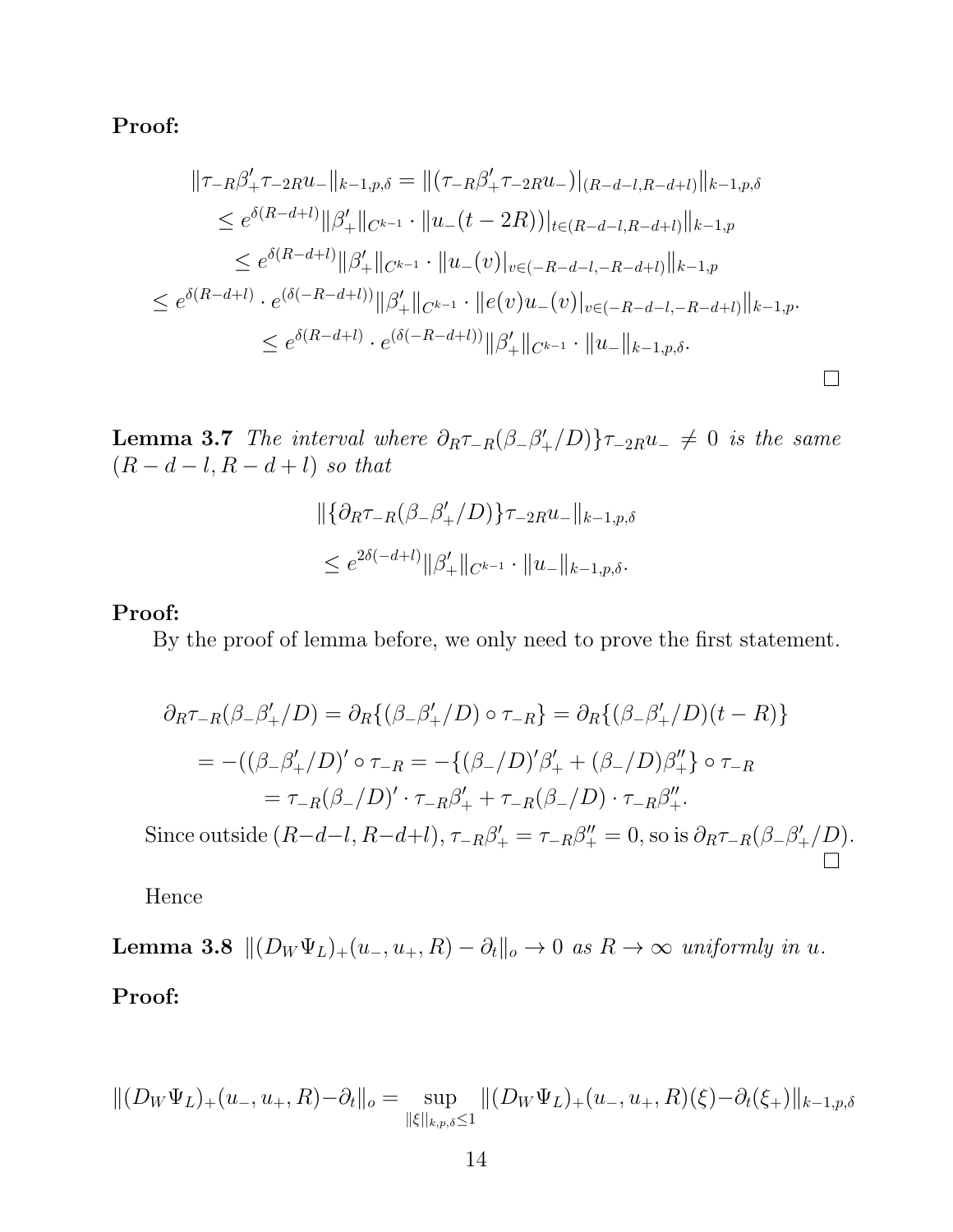$$
= \sup_{\|\xi\|_{k,p,\delta}\leq 1} \|(D_W \Psi_{L,+}^R)_{(u_-,u_+)}(\xi_-, \xi_+) - \partial_t(\xi_+) \|_{k-1,p,\delta}
$$
  

$$
\leq \sup_{\|\xi\|_{k,p,\delta}\leq 1} \{ \|\tau_{-R}(\beta_- \beta_+'/D)\tau_{-2R}\xi_-\|_{k-1,p,\delta} + \|\tau_{-R}(\beta_- \beta_-'/D)\xi_+\|_{k-1,p,\delta} \}
$$

≤ sup  $||\xi||_{k,p,\delta} \leq 1$  $\{||\beta_-/D||_{C^{k-1}}\|\tau_{-R}(\beta_+')\tau_{-2R}\xi_-\|_{k-1,p,\delta}+\|\beta_-\beta_-'/D\|_{C^{k-1}}\|\xi_+\|_{k-1,p,\delta}\}$ 

$$
\leq \sup_{\|\xi\|_{k,p,\delta}\leq 1} \{e^{2\delta(-d+l)}\|\beta_-/D\|_{C^{k-1}}\|\beta_+\|_{C^{k-1}}\cdot \|\xi_-\|_{k-1,p,\delta} + \|\beta_- \beta_-'/D\|_{C^{k-1}}\|\xi_+\|_{k-1,p,\delta}\}.
$$

Now the key point is

$$
\|\beta_{-}\beta'_{-}/D\|_{C^{k-1}} \sim \|\beta_{-}\beta'_{-}/D\|_{C^{0}} \sim \|\beta_{-}/D\|_{C^{0}}\|\beta'_{-}\|_{C^{0}} \sim 1/L(R) \to 0
$$

as  $R \to \infty$ .

The first " ∼″ above can be proved inductively. Indeed since

$$
(\beta_{-}\beta'_{-}/D)' = \{((\beta'_{-})^{2} + \beta_{-}\beta''_{-})D - (\beta_{-}\beta'_{-})D'\}/D^{2}
$$
  
= 
$$
\{((\beta'_{-})^{2} + \beta_{-}\beta''_{-})D - 2(\beta_{-}\beta'_{-})(\beta_{-}\beta'_{-} + \beta_{+}\beta'_{+})\}/D^{2},
$$

it is easy to see that for any  $i > 0$ , each term of  $\nabla^i \{(\beta-\beta_-^{\prime}/D)\}\$ is a product of the terms of the form containing at least one of  $\beta'$  and  $\beta'$ , or their derivatives. Hence  $||{ ({{(\beta_{-\beta}'_{-}}/D) }}||_{C^0}$  is the lowest order term in  $1/L(R)$ inside  $\|(\beta_-\beta_-'/D)\|_{C^{k-1}}$ .

This proves that

$$
||(D_W\Psi_L)_+(u_-,u_+,R)-\partial_t||_o \leq ||\beta_-/D||_{C^{k-1}}\{e^{2\delta(-d+l)}||\beta_+'||_{C^{k-1}}+||\beta_-'||_{C^0}\} \sim 1/L(R) \to 0
$$
as  $R \to \infty$ .

 $\Box$ 

## Lemma 3.9

$$
\|(\partial_r(\Psi_L^R))_+(u_{-,u_+})\|_{k-1,p,\delta} \sim 1/(\ln^2 R)\{\|u_-\|_{k,p,\delta} + \|u_+\|_{k,p,\delta}\}
$$

Proof:

$$
\|(\partial_R(\Psi_L^R)_+)_{(u_-,u_+)}\|_{k-1,p,\delta} = \|(\partial_R E_+)_{(u_-,u_+)}\|_{k-1,p,\delta} \le
$$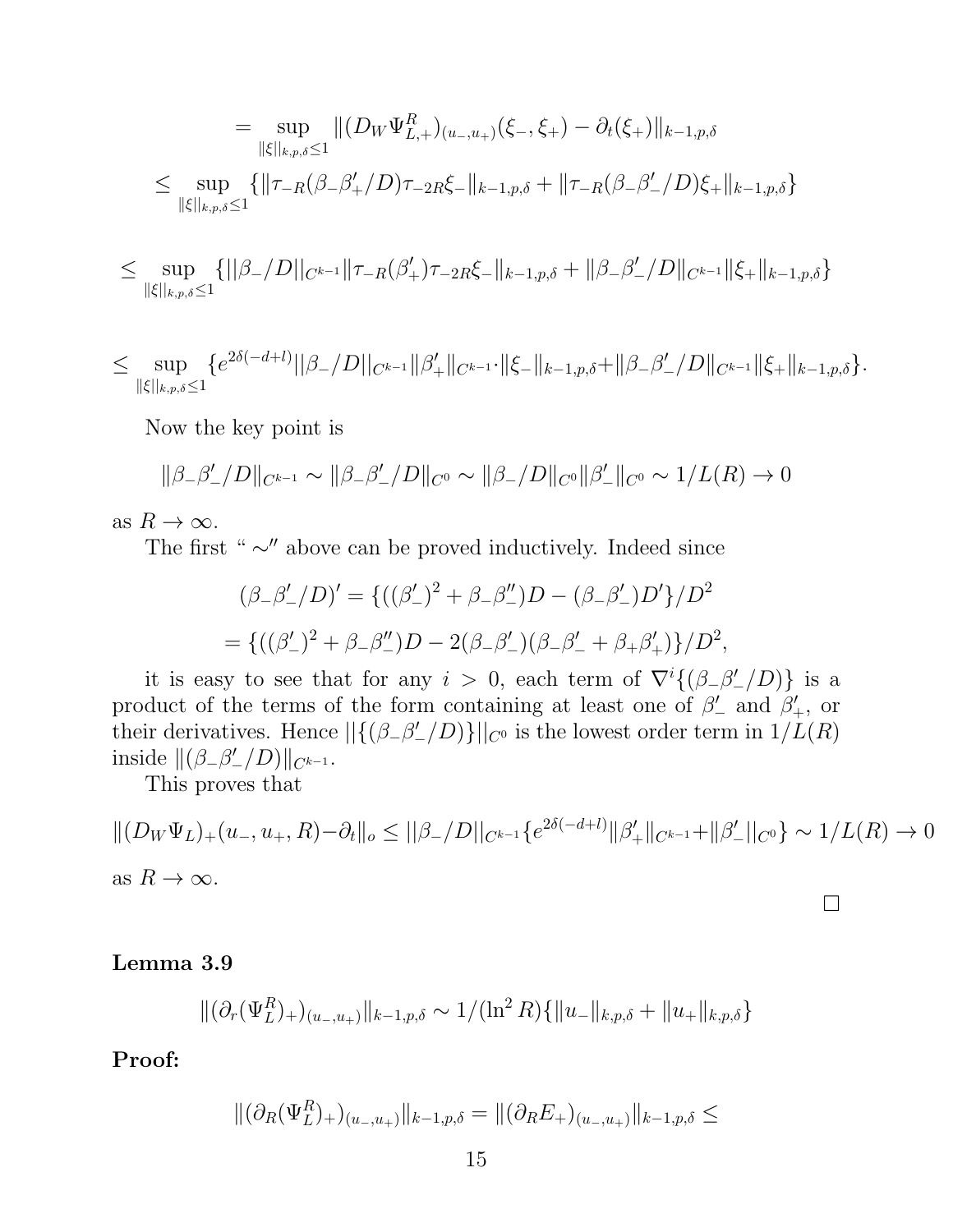$$
\|\{\partial_R \tau_{-R}(\beta_-\beta_+'/D)\}\tau_{-2R}u_-\|_{k-1,p,\delta} + \|\tau_{-R}(\beta_-\beta_+'/D)\partial_R \tau_{-2R}u_-\|_{k-1,p,\delta} +
$$

$$
\|\{\partial_R \tau_{-R}(\beta_-\beta_-'/D\}u_+)\|_{k-1,p,\delta}
$$

$$
\leq e^{2\delta(-d+l)} \cdot ||(\beta_- \beta_+' / D)||_{C^k} ||u_-||_{k-1,p,\delta} + e^{2\delta(-d+l)} \cdot ||\beta_- / D||_{C^{k-1}} ||\beta_+'||_{C^{k-1}} \cdot ||u_-||_{k,p,\delta}
$$
  
+ 
$$
||\{\partial_R \tau_{-R}(\beta_- \beta_-'/ D)\}||_{C^{k-1}} \cdot ||u_+||_{k-1,p,\delta}
$$

 $\leq e^{2\delta(-d+l)} \cdot C(\|\beta\|_{C^{k+1}}) \|u_-\|_{k,p,\delta} + \|(\beta_-\beta_-'/D)' \circ \tau_{-R}\|_{C^{k-1}} \cdot \|u_+\|_{k-1,p,\delta}$ Now  $\|(\beta-\beta'_{-}/D)'||_{C^{k-1}} \sim \|(\beta-\beta'_{-}/D)'\|_{C^0}$  and the key point is

$$
\|(\beta_{-}\beta_{-}'/D)'\circ\tau_{-R}\|_{C^{k-1}}=\|(\beta_{-}\beta_{-}'/D)'\|_{C^{k-1}}
$$

$$
\sim \|(\beta_{-}\beta'_{-}/D)'\|_{C^{0}} \sim \| \{((\beta'_{-})^{2} + \beta_{-}\beta''_{-})D - (\beta_{-}\beta'_{-})D'\}/D^{2}\}\|_{C^{0}} \sim \| \{((\beta'_{-})^{2} + \beta_{-}\beta''_{-})D - (\beta_{-}\beta'_{-})(\beta_{-}\beta'_{-} + \beta_{+}\beta'_{+})\}/D^{2}\|_{C^{0}} \sim \|(\beta'_{-})^{2}\|_{C^{0}} + \|\beta''_{-}\|_{C^{0}} + \|\beta'_{-}\beta'_{+}\|_{C^{0}} \sim 1/L(R)^{2} = 1/(R\{\ln R\}^{4});
$$

This first statement can be proved inductively. Indeed it is easy to see from above that for any  $i > 0$ , each term of  $\nabla^i \{(\beta-\beta'_{-}/D)'\}$  is a product of the terms containing at least one of the terms  $(\beta'_{-})^2$ ,  $\beta''_{-}$ ,  $\beta'_{-}$   $\cdot\beta'_{+}$  or their derivatives so that for  $i > 0$ ,  $||\nabla^{i} \{(\beta_{-\beta}^{\prime} / D)^{\prime}\}||_{C^{0}}$  is a lower order term comparing with  $\|(\beta_-\beta'_-/D)' \|_{C^0}.$ 

Thus

$$
\|(\partial_R(\Psi_L^R)_+)_{(u_-,u_+)}\|_{k-1,p,\delta} \sim 1/(R\{\ln R\}^4)\{\|u_-\|_{k,p,\delta} + \|u_+\|_{k,p,\delta}\}
$$

so that

$$
\|(\partial_r(\Psi_L^R)_+)_{(u_-,u_+)}\|_{k-1,p,\delta} = \|(\partial_R(\Psi_L^R)_+)_{(u_-,u_+)}\|_{k-1,p,\delta} dR/dr
$$
  

$$
\sim 1/(R\{\ln R\}^4)\{\|u_-\|_{k,p,\delta} + \|u_+\|_{k,p,\delta}\} \cdot |dR/dr|
$$
  

$$
= 1/(R\{\ln R\}^4)\{\|u_-\|_{k,p,\delta} + \|u_+\|_{k,p,\delta}\}R \cdot (\ln R)^2 = 1/(\ln^2 R)\{\|u_-\|_{k,p,\delta} + \|u_+\|_{k,p,\delta}\}
$$
  
since  $R = e^{1/r}$  and  $\frac{dR}{dr} = \frac{de^{1/r}}{dr} = e^{1/r} \cdot (-1/r^2) = -R \cdot (\ln R)^2.$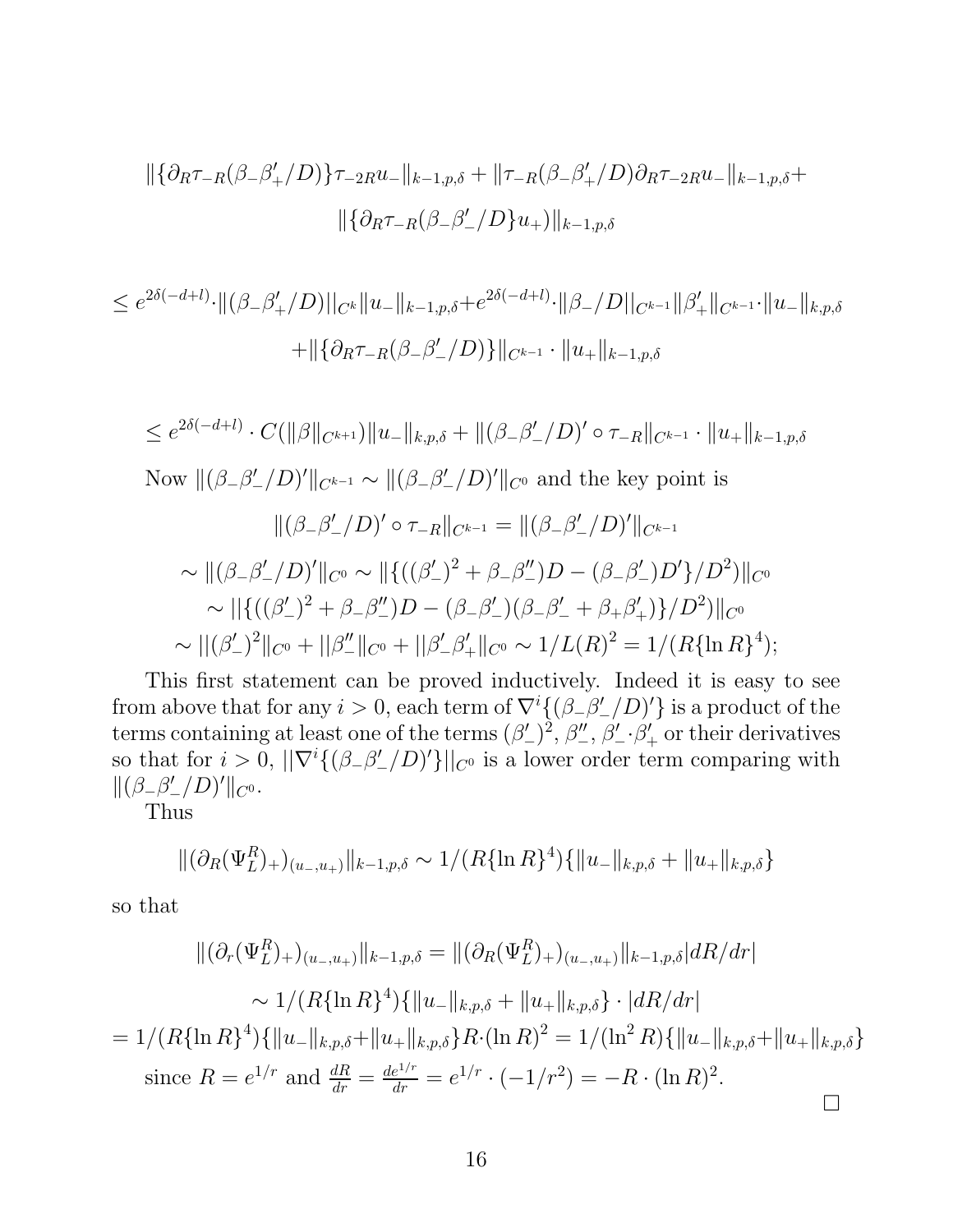Lemma 3.10

$$
(\partial_{\theta}(\Psi_L^{R_{\theta}})_+)_{(u_-,u_+)} \sim Ce^{\delta(-2d+2l)} \cdot ||u_-||_{k,p,\delta}.
$$

Hence

$$
1/r(\partial_{\theta}(\Psi_L^{R_{\theta}})_+)_{(u_-,u_+)} << e^{-1/r} \|u_-\|_{k,p,\delta}
$$

Proof:

$$
(\partial_{\theta}(\Psi_L^{R_{\theta}})_+)_{(u_-,u_+)} = ||(\partial_{\theta}E)_{(u_-,u_+)}||_{k-1,p,\delta} =
$$

$$
\|\tau_{-R_{\theta}}(\beta_{-}\beta_{+}'/D)\partial_{\theta}\tau_{-2R_{\theta}}u_{-}\|_{k-1,p,\delta}.
$$

Recall that  $\tau_{-R_{\theta}}(\beta_{-}\beta'_{+}/D) \neq 0$  only when  $t \in (R - d - l, R - d + l)$ and on this interval the weight function  $e(t)$  of  $\tau_{-2R}u_{-}$  satisfies the bounds  $e^{\delta(R-d-l)} \leq e(t) \leq e^{\delta(R-d+l)}.$ 

Thus on this interval

$$
\|\tau_{-R_{\theta}}(\beta_{-}\beta'_{+}/D)\partial_{\theta}\tau_{-2R_{\theta}}u_{-}\|_{k-1,p,\delta} \sim C\|\partial_{\theta}\tau_{-2R_{\theta}}u_{-}|_{[R-d-l,R-d+l]}\|_{k-1,p,\delta}
$$
  

$$
\sim Ce^{\delta(R-d+l)} \cdot \|\partial_{s}u_{-}(t-2R,s-2\theta)|_{[R-d-l,R-d+l]}\|_{k-1,p}
$$
  

$$
= Ce^{\delta(R-d+l)} \cdot \|\partial_{s}u_{-}(t,s)\|_{[-R-d-l,-R-d+l]}\|_{k-1,p}
$$
  

$$
= Ce^{\delta(R-d+l)} \cdot e^{\delta(-R-d+l)}\|e_{-}(t)\partial_{s}u_{-}(t,s)\|_{[-R-d-l,-R-d+l]}\|_{k-1,p}
$$
  

$$
= Ce^{\delta(-2d+2l)} \cdot \|\partial_{s}u_{-}\|_{k-1,p,\delta} = Ce^{\delta(-2d+2l)} \cdot \|u_{-}\|_{k,p,\delta}.
$$

Hence

$$
1/r(\partial_{\theta}(\Psi_L^{R_{\theta}})_+)_{(u_-,u_+)} \sim C \ln R \cdot e^{\delta(-d)} \cdot ||u_-||_{k,p,\delta}.
$$

Recall  $d \sim l \sim R^{1/2}$  so that  $\ln R \cdot e^{\delta(-d)} \|u_{-}\|_{k,p,\delta} \sim e^{-\delta R^{1/2}} \|u_{-}\|_{k,p,\delta} \ll$  $1/R||u_-\|_{k,p,\delta} = e^{-1/r}||u_-\|_{k,p,\delta}.$  $\Box$ 

**Proposition 3.1** Away from  $r = 0$ , the partial derivatives  $\partial_x \Psi_L$  and  $\partial_y \Psi_L$ exits and continuous, and they can be extended continuously over  $r = 0$ .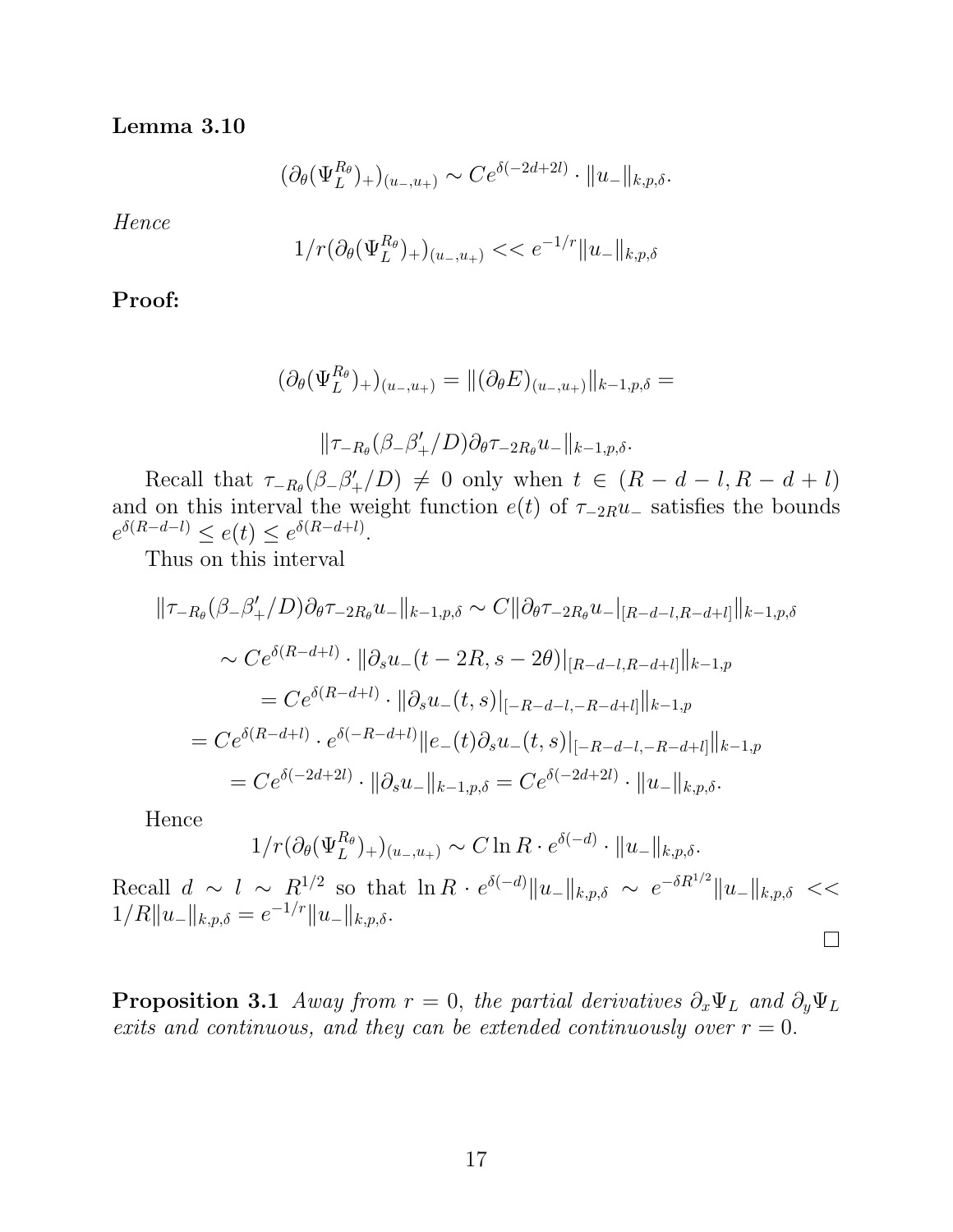This follows from the estimates established so far together with the following elementary formula:

$$
\begin{bmatrix} \frac{\partial}{\partial x} \\ \frac{\partial}{\partial y} \end{bmatrix} = \begin{bmatrix} \cos \theta & -\sin \theta \\ \sin \theta & \cos \theta \end{bmatrix} \begin{bmatrix} \frac{\partial}{\partial r} \\ 1/r \cdot \frac{\partial}{\partial \theta} \end{bmatrix}
$$

Indeed, by this formula  $\partial_x \Psi_L : L^p_{k,\delta}(C_-, E) \times L^p_{k,\delta}(C_+, E) \times D^*_{r_0} \to L^p_{k-1,\delta}(C_-, E) \times D^*_{k,\delta}(C_-, E)$  $L_{k-1,\delta}^p(C_+, E)$  is given by

.

$$
\partial_x \Psi_L(u,(x,y)) = \partial_x \Psi_L(u,(R,\theta))
$$
  
=  $\cos \theta \partial_r \Psi_L(u,(R,\theta)) - \sin \theta \cdot 1/r \partial_\theta \Psi_L(u,(R,\theta)).$ 

The proof for the case  $k = 1$  is clear. For the general k, note that For  $i + j \leq k - 1$ ,

$$
D_s^i D_t^j \{ \partial_x \Psi_L(u, (R, \theta)) \}
$$
  
=  $\cos \theta \{ D_s^i D_t^j \partial_r \Psi_L(u, (R, \theta)) \} - \sin \theta \cdot \{ D_s^i D_t^j 1 / r \partial_\theta \Psi_L(u, (R, \theta)) \}$ 

so that

$$
\|\partial_x \Psi_L(u, (R, \theta))\|_{k-1, p, \delta}
$$
  

$$
\leq \|\partial_r \Psi_L(u, (R, \theta))\|_{k-1, p, \delta} + \|1/r \partial_\theta \Psi_L(u, (R, \theta))\|_{k-1, p, \delta}.
$$

Then the conclusion follows.

 $\Box$ 

## 4 Some basic estimates

In this last section, we collect some basic estimates used in paper first, then use them to finish the proof of the main theorem of this paper. The proofs are only given in  $L^p$ -norm with  $p > 1$ . The corresponding results for  $L_k^p$  $\frac{p}{k}$ norm can be derived from this by replacing a  $L_k^p$ <sup>*p*</sup>-function *f* by a *L<sup>p</sup>*-function  $(f, Df, \dots, D^k f)$ . For the purpose of this paper, we assume in addition that  $1 - 2/p > 0.$ 

The following inequality will be used repeatedly.

**Lemma 4.1** Let  $F(x,t)$  be a smooth function for  $(x,t) \in \Sigma \times [0,1]$  with compact support. Then  $\int_{\Sigma} |\int_{[0,1]} F(x,t)dt|^p dvol_{\Sigma} \leq \int_{[0,1]} \int_{\Sigma} |F(x,t)|^p dvol_{\Sigma} dt$ .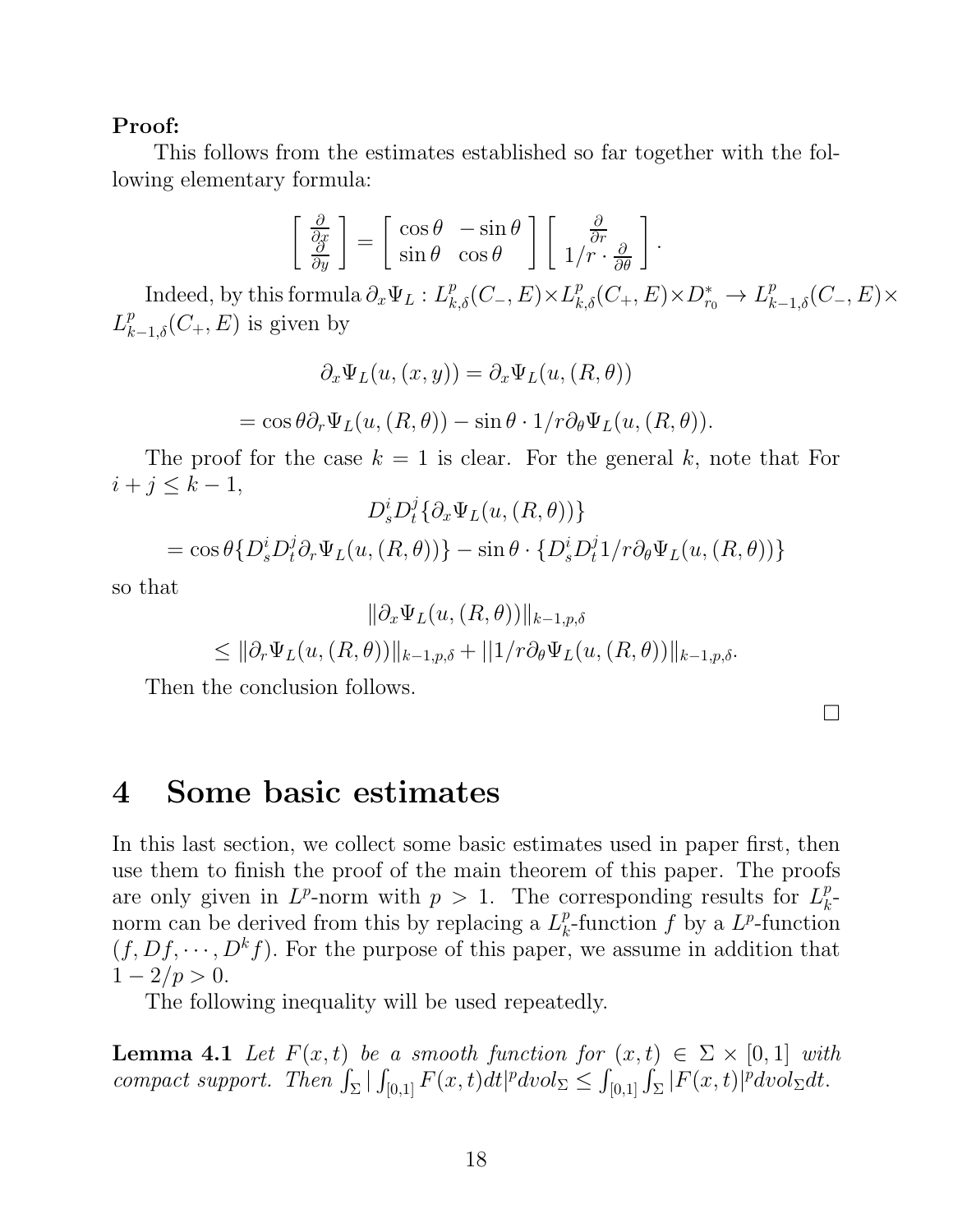Since the functions  $f_1(x) = |x|^p$  is convex, for each fixed x and a and b,  $|tF(x, a) + (1-t)F(x, b)|^p \le t|F(x, a)|^p + (1-t)|F(x, b)|^p$  so that  $|\Sigma_{i=1}^n F(x, i/n)/n|^p \le$  $\sum_{i=1}^{n} |F(x, i/n)|^p/n.$ 

Hence

$$
|\int_{[0,1]} F(x,t)dt|^p \le \int_{[0,1]} |F(x,t)|^p dt
$$

and

$$
\int_{\Sigma} |\int_{[0,1]} F(x,t)dt|^p dvol_{\Sigma} \leq \int_{\Sigma} \int_{[0,1]} |F(x,t)|^p dt dvol_{\Sigma} \leq \int_{[0,1]} \int_{\Sigma} |F(x,t)|^p dvol_{\Sigma} dt.
$$

In our case,  $\Sigma = \mathbb{R}^1 \times S^1$  which is not compact. Then the set of smooth functions with compact support is dense in the space of  $L_k^p$  $_k^p$  or  $L_{k,\delta}^p$ -functions so that above is applicable.

#### Lemma 4.2

$$
\|\tau_R \xi\|_{0,p,\delta} = \leq e^{-\delta R} \|\xi\|_{0,p,\delta}
$$

for  $\xi : [0, \infty) \to E$ .

#### Proof:

$$
\|\tau_R \xi\|_{0,p,\delta} = \|\xi(t+R)\|_{0,p,\delta} = \|e(t)\xi(t+R)\|_{0,p} = e^{-\delta R} \|e(u)\xi(u)\|_{u\in[R,\infty)}\|_{0,p}
$$
  

$$
\leq e^{-\delta R} \|\xi\|_{0,p,\delta}.
$$

Let  $F: L^p_{1,\delta}(C_+, E) \times [0, \infty) \to L_{0,p,\delta}(C_+, E)$  defined by  $F(\xi, R) = \xi \circ \tau_R$ . It is proved blow in this section that  $\partial_R F = \xi' \circ \tau_R$ . Denote  $\partial_R F$  by G and  $\xi'$  by  $\eta$ .

Consider  $G: L^p_{0,\delta}(C_+, E) \times [0, \infty) \to L^p_{0,\delta}(C_+, E), G(\eta, R) = \eta \circ \phi_R$ . Above functions F and G are repeatedly used in this paper.

Lemma 4.3 The function G is continuous.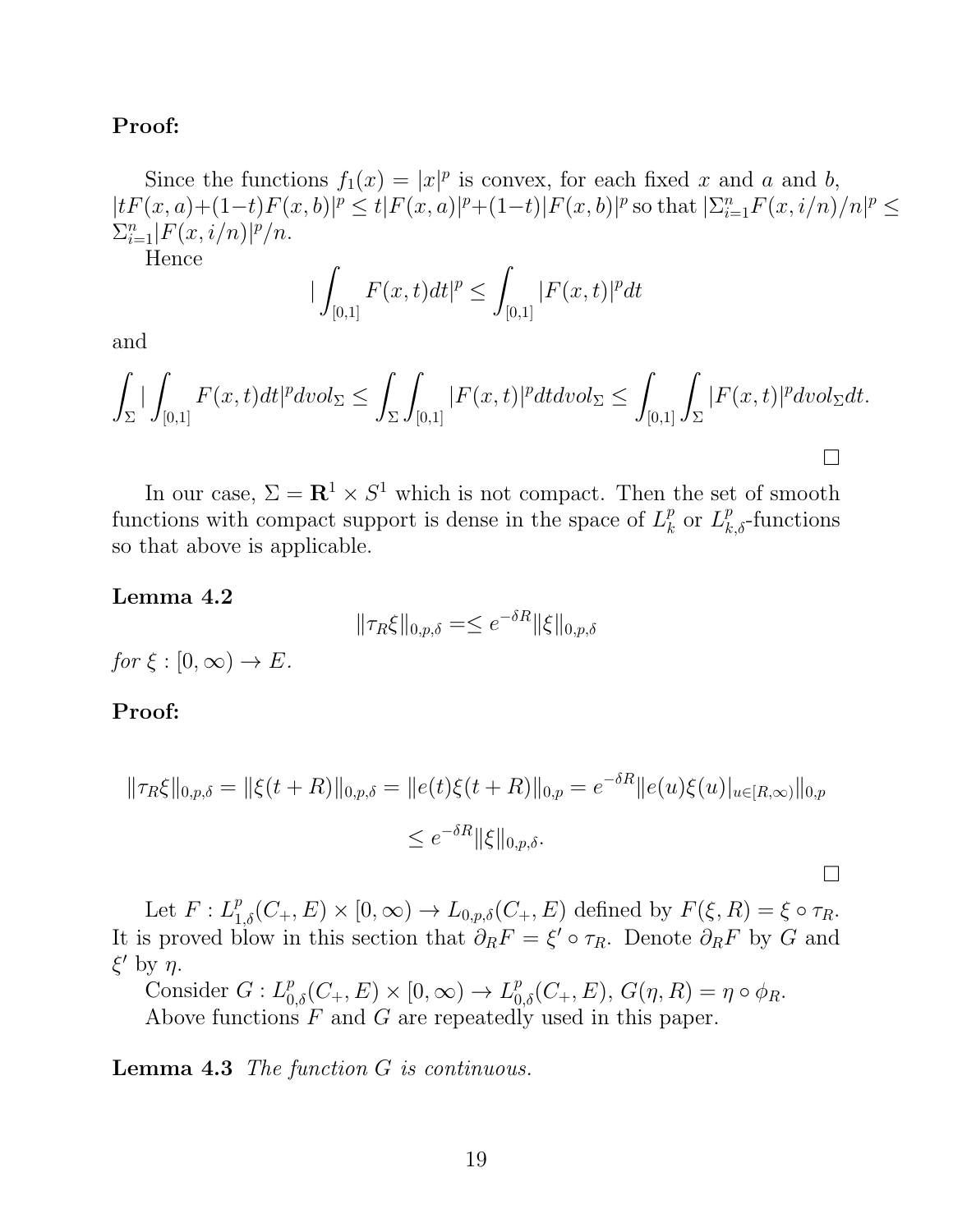$$
||G(\eta_1, R_1) - G(\eta_2, R_2)|| \le ||G(\eta_1, R_1) - G(\eta_1, R_2)|| + ||G(\eta_1, R_2) - G(\eta_2, R_2)||
$$
  
\n
$$
\le ||\eta_1 \circ \tau_{R_1} - \eta_1 \circ \tau_{R_2}|| + ||\eta_1 \circ \tau_{R_2} - \eta_2 \circ \tau_{R_2}||
$$
  
\n
$$
\le ||\eta_1 \circ \tau_{R_1} - \hat{\eta} \circ \tau_{R_1}|| + ||\hat{\eta} \circ \tau_{R_1} - \hat{\eta} \circ \tau_{R_2}|| + ||\hat{\eta} \circ \tau_{R_2} - \eta_1 \circ \tau_{R_2}|| + ||(\eta_1 - \eta_2) \circ \phi_{R_2}||
$$
  
\n
$$
\le ||(\eta_1 - \hat{\eta}) \circ \tau_{R_1}|| + ||\hat{\eta} \circ \tau_{R_1} - \hat{\eta} \circ \tau_{R_2}|| + ||(\eta_1 - \hat{\eta}) \circ \tau_{R_2}|| + ||(\eta_1 - \eta_2) \circ \tau_{R_2}||
$$
  
\n
$$
\le (e^{-\delta R_1} + e^{-\delta R_2})(||(\eta_1 - \hat{\eta})|| + ||(\eta_1 - \eta_2)||) + ||\hat{\eta} \circ \tau_{R_1} - \hat{\eta} \circ \tau_{R_2}||.
$$

The last term

$$
||\hat{\eta} \circ \tau_{R_1} - \hat{\eta} \circ \tau_{R_2}||
$$
  
\n
$$
= ||\hat{\eta} \circ \tau_{R_1} - \hat{\eta} \circ \tau_{R_2}||_{0,p,\delta} = |R_2 - R_1| \cdot || \int_{[0,1]} \hat{\eta}'((1-s)(t+R_1) + s(t+R_2))ds||_{0,p,\delta}
$$
  
\n
$$
\leq |R_2 - R_1| \cdot \int_{[0,1]} ||\hat{\eta}'(t+(1-s)R_1 + sR_2))||_{0,p,\delta} ds
$$
  
\n
$$
\leq |R_2 - R_1| \cdot ||\hat{\eta}'||_{0,p,\delta} \cdot \int_{[0,1]} e^{-\delta((1-s)R_1 + sR_2)} ds
$$
  
\n
$$
= |R_2 - R_1| \cdot \{e^{-\delta R_2} - e^{-\delta R_1}\} / {\{\delta(R_2 - R_1)\} \cdot ||\hat{\eta}'||_{0,p,\delta}} = |e^{-\delta R_2} - e^{-\delta R_1}| / \delta \cdot ||\hat{\eta}'||_{0,p,\delta}
$$
  
\n
$$
= |e^{-\delta R_2} - e^{-\delta R_1}| / \delta \cdot ||\hat{\eta}||_{1,p,\delta}.
$$

Given any  $\epsilon > 0$ , we may chose a smooth  $\hat{\eta}$  with compact support such that  $\|\hat{\eta} - \eta_1\|_{0,p,\delta} < \epsilon$ . Then above estimate proves the continuity of G.  $\Box$ 

For the function  $F(u, R) = u \circ \tau_R$  with  $u \in L^p_{1,\delta}(C_+, E)$  above, it is proved below that  $\partial_u F = \partial_1 F : L^p_{1,\delta}(C_+, E) \times \mathbf{R}^1 \to L^p(L^p_{1,\delta}(C_+, E), L^p_{0,\delta}(C_+, E))$ given by  $(\partial_1 F)_{(u,R)}(\eta) = \eta \circ \tau_R$ . It is u-independent, and hence becomes a map, denoted by  $D: \mathbf{R}^1 \to L(L_{1,\delta}^p(C_+, E), L_{0,\delta}^p(C_+, E)).$ 

For the applications in this paper and its companion, we need a few functions similar to above. We define the following function that is general enough for these applications.

Let  $H: \mathbf{R}^1 \to \overline{L}(L_{1,\delta}^p(C_-, E), L_{0,\delta}^p(C_+, E)),$  given by  $H(R)(\xi) = \tau_{-R}f_R\tau_{-2R}\xi$ , where  $f_R : \mathbf{R}^1 \to \mathbf{R}^1$  is a  $C^{\infty}$ -function smoothly depending on  $R \in [R_0, \infty)$ such that (i) the support of  $f_R$  is in  $[A(R), B(R)] = [a_1d(R) + a_2l(R), b_1(R) +$  $b_2 l(R)$  with  $A(R) < B(R)$  and  $|A(R)|, |B(R)| < R;$  (ii) For  $i \ge 0, \|\partial_R^i\|$  $\int_R f_R$ || $_{C^k}$   $<$  $C_k$  independent of R. Here  $\xi \in L^p_{1,\delta}(C_-, E)$  with  $C_- = (-\infty, 0) \times S^1$ . Hence the t-range of  $\xi$  is  $(-\infty, 0]$  so that  $\tau_{-2R}\xi_{-} = \xi \circ \tau_{-2R}$  can only have positive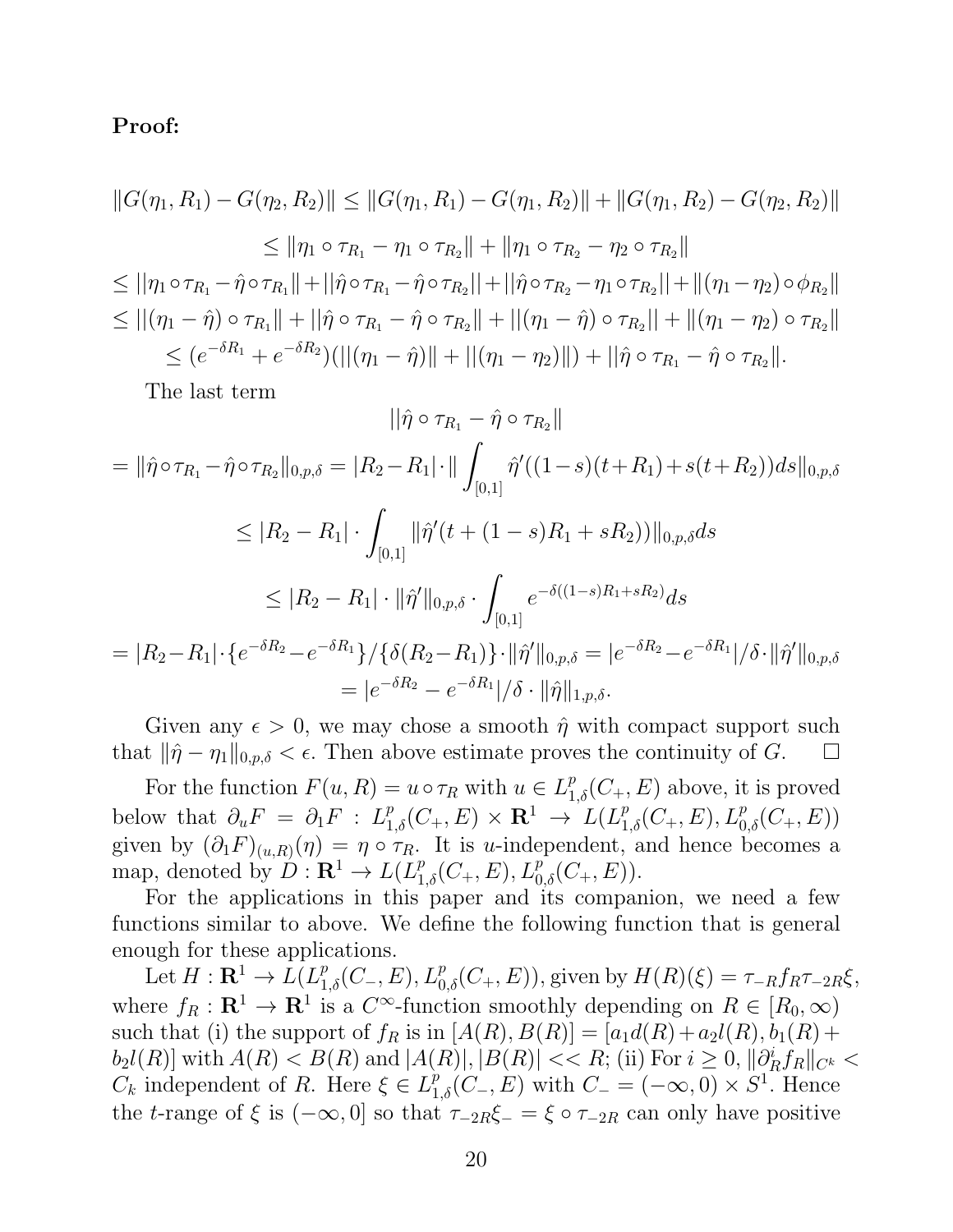t-range on [0, 2R]. However since the support of  $f_R$  is [A(R), B(R)], the support of  $\tau_{-R}f_R = f_R \circ \tau_{-R}$  is  $[R + A(R), R + B(R)] \subset [0, 2R]$  so that  $\tau_{-R}f_R \tau_{-2R} \xi$ becomes a well-defined function on  $C_+ = [0, \infty) \times S^1$ .

**Lemma 4.4** Let  $D : [R_0, \infty) \to L(L_{1,p,\delta}(C_+, E), L_{0,p,\delta}(C_+, E))$  and  $H$ :  $[R_0, \infty) \to L(L_{1,p,\delta}(C_-, E), L_{0,p,\delta}(C_+, E))$  be the functions defined above. Then

$$
||D(R_1) - D(R_2)||_o = \sup_{\|\xi\|_{1,p,\delta} \le 1} ||\tau_{R_1}\xi - \tau_{R_2}\xi||_{0,p,\delta} \le |e^{-\delta R_1} - e^{-\delta R_2}|/\delta.
$$

and

$$
||H(R_1) - H(R_2)||_o \le C_0 \{ |R_1 - R_2|e^{2\delta(|A(R_1)| + |B(R_1)|)} + |e^{2\delta R_1} - e^{2\delta R_2}|/\delta \cdot e^{-\delta(R_1)} \}.
$$

Hence D and H are continuous. Here we denote the operator norms by  $|| - ||_o.$ 

## Proof:

We only prove the lemma for  $H$  since the proof for  $D$  is easier.

$$
||H(R_1) - H(R_2)||_o = \sup_{||\xi||_{1,p,\delta} \le 1} ||\tau_{-R_1} f_{R_1} \tau_{-2R_1} \xi - \tau_{-R_2} f_{R_2} \tau_{-2R_2} \xi ||_{0,p,\delta}
$$
  

$$
= \sup_{||\hat{\xi}||_{1,p,\delta} \le 1} ||\tau_{-R_1} f_{R_1} \tau_{-2R_1} \hat{\xi} - \tau_{-R_2} f_{R_2} \tau_{-2R_2} \hat{\xi} ||_{0,p,\delta}
$$
  

$$
= \sup_{||\hat{\xi}||_{1,p,\delta} \le 1} ||[\tau_{R_1} f_{R_1} \hat{\xi}] \circ \tau_{-2R_1} - [\tau_{R_2} f_{R_2} \hat{\xi}] \circ \tau_{-2R_2} ||_{0,p,\delta}.
$$

with  $\hat{\xi}$  being smooth with compact support with domain containing in  $C_- = (-\infty, 0] \times S^1.$ 

Then

$$
\|[\tau_{R_1}f_{R_1}\hat{\xi}]\circ\tau_{-2R_1} - [\tau_{R_2}f_{R_2}\hat{\xi}]\circ\tau_{-2R_2}\|_{0,p,\delta}
$$
  
\n
$$
\leq \|\tau_{R_1}f_{R_1}\hat{\xi}]\circ\tau_{-2R_1} - [\tau_{R_1}f_{R_1}\hat{\xi}]\circ\tau_{-2R_2}\|_{0,p,\delta} + \|[\tau_{R_1}f_{R_1}\hat{\xi}]\circ\tau_{-2R_2} - [\tau_{R_2}f_{R_2}\hat{\xi}]\circ\tau_{-2R_2}\|_{0,p,\delta}.
$$
  
\nHere the  $L_{0,\delta}^p$ -norm is taken over  $[0,\infty)\times S^1$ .

Assume that  $R_1 \leq R_2$  with  $|R_2 - R_1| \leq 1$ .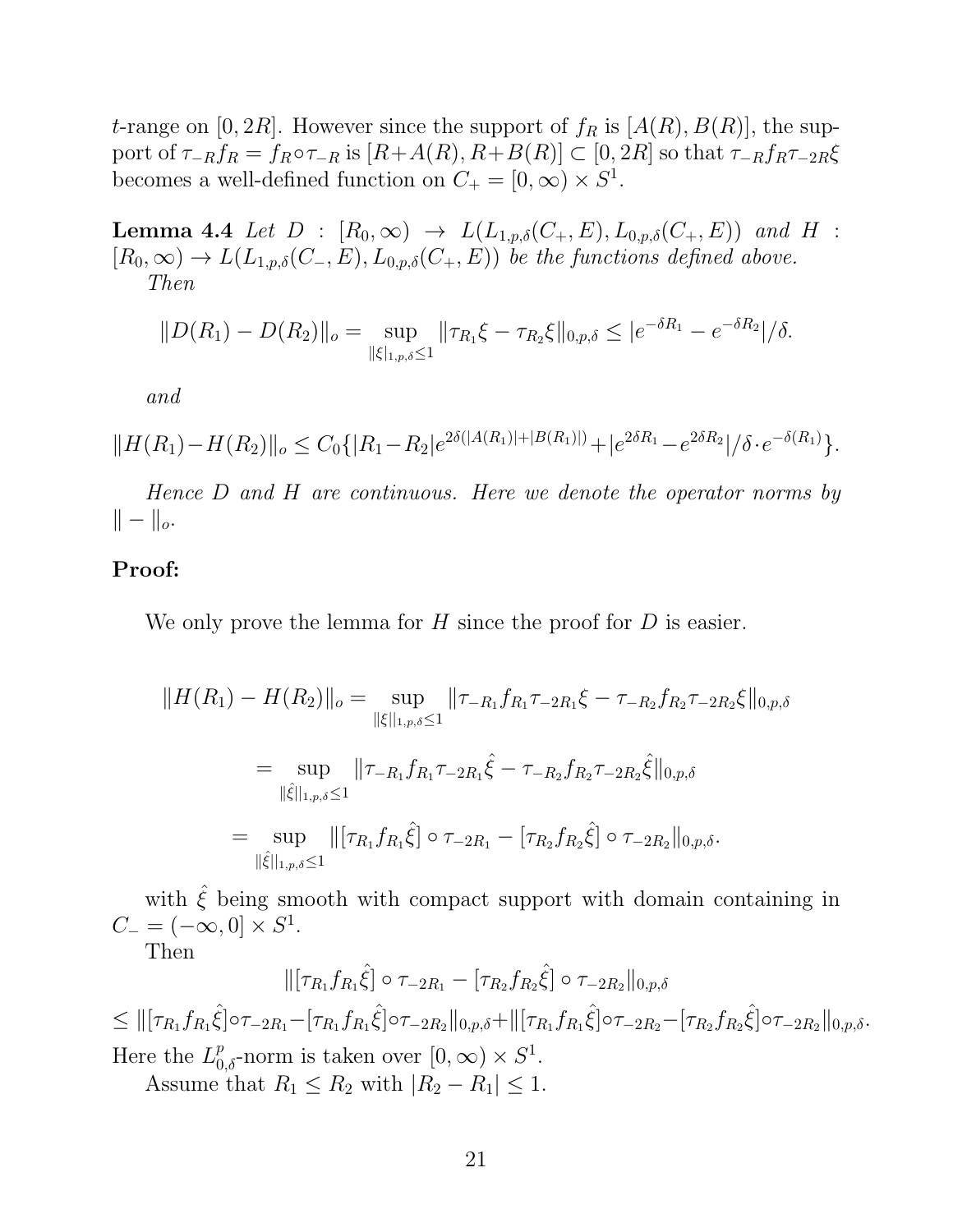Then a similar estimate to the proof of the last lemma gives

$$
\|[\tau_{R_1}f_{R_1}\hat{\xi}]\circ\tau_{-2R_1}-[\tau_{R_1}f_{R_1}\hat{\xi}]\circ\tau_{-2R_2}\|_{0,p,\delta}
$$

$$
\leq 2|R_2 - R_1| \cdot || \int_{[0,1]} [\tau_{R_1} f_{R_1} \hat{\xi}]'((1-s)(t-2R_1) + s(t-2R_2))ds||_{0,p,\delta}
$$
  
\n
$$
\leq 2|R_2 - R_1| \cdot \int_{[0,1]} ||[\tau_{R_1} f_{R_1} \hat{\xi}]'(t-2(1-s)R_1 - 2sR_2)||_{0,p,\delta} ds
$$
  
\n
$$
\leq \leq 2|R_2 - R_1| \cdot \int_{[0,1]} ||e^{\delta t} [\tau_{R_1} f_{R_1} \hat{\xi}]'(t-2(1-s)R_1 - 2sR_2)||_{0,p} ds
$$
  
\n
$$
= 2|R_2 - R_1| \cdot \int_{[0,1]} ||e^{\delta[2(1-s)R_1 + 2sR_2]} \cdot e^{\delta u} [\tau_{R_1} f_{R_1} \hat{\xi}]'(u)||_{0,p} ds
$$
  
\n(with  $u = t - 2(1-s)R_1 - 2sR_2 \in [-R_1 + A(R_1), -R_1 + B(R_1)])$ 

$$
= 2|R_2 - R_1| \cdot \int_{[0,1]} e^{\delta[2(1-s)R_1 + 2sR_2]} ds \cdot ||e^{\delta u}[\tau_{R_1}f_{R_1}\hat{\xi}]'(u)|_{[-R_1 + A(R_1), -R_1 + B(R_1)] \times S^1} ||_{0,p}
$$

$$
= |e^{2\delta R_1} - e^{2\delta R_2}|/\delta \cdot ||e^{\delta u} \cdot \tau_{R_1}[f_{R_1} \tau_{-R_1} \hat{\xi}]'(u)|_{[-R_1 + A(R_1), -R_1 + B(R_1)] \times S^1}||_{0,p}
$$

$$
= |e^{2\delta R_1} - e^{2\delta R_2}|/\delta \cdot ||e^{\delta(v - R_1)}[f_{R_1} \tau_{-R_1} \hat{\xi}]'(v)|_{[A(R_1), B(R_1)] \times S^1}||_{0, p}
$$
  

$$
\leq |e^{2\delta R_1} - e^{2\delta R_2}|/\delta \cdot ||f_{R_1}||_{C^0}||\tau_{-R_1} e^{\delta v} \cdot \tau_{-R_1} \hat{\xi}(v)|_{[A(R_1), B(R_1)] \times S^1}||_{1, p}
$$

$$
\leq |e^{2\delta R_1} - e^{2\delta R_2}|/\delta \cdot ||f_{R_1}||_{C^0} \cdot ||e^{\delta v} \cdot \hat{\xi}(v)||_{[-R_1 + A(R_1), -R_1 + B(R_1)] \times S^1}||_{1,p}
$$

$$
\leq |e^{2\delta R_1} - e^{2\delta R_2}|/\delta \cdot ||f_{R_1}||_{C^0} \cdot e^{\delta(-R_1 + |A(R_1)| + |B(R_1)|)} \cdot e^{\delta(-R_1 + |A(R_1)| + |B(R_1)|)} ||e_-(t) \cdot \hat{\xi}(t)||_{1,p}
$$
  
=  $|e^{2\delta R_1} - e^{2\delta R_2}|/\delta \cdot C_0 \cdot e^{-2\delta(R_1 - |A(R_1)| - |B(R_1)|)} ||\hat{\xi}(t)||_{1,p,\delta}$   

$$
\leq ||e^{2\delta R_1} - e^{2\delta R_2}|/\delta \cdot C_0 \cdot e^{-\delta(R_1)} ||\hat{\xi}(t)||_{1,p,\delta}.
$$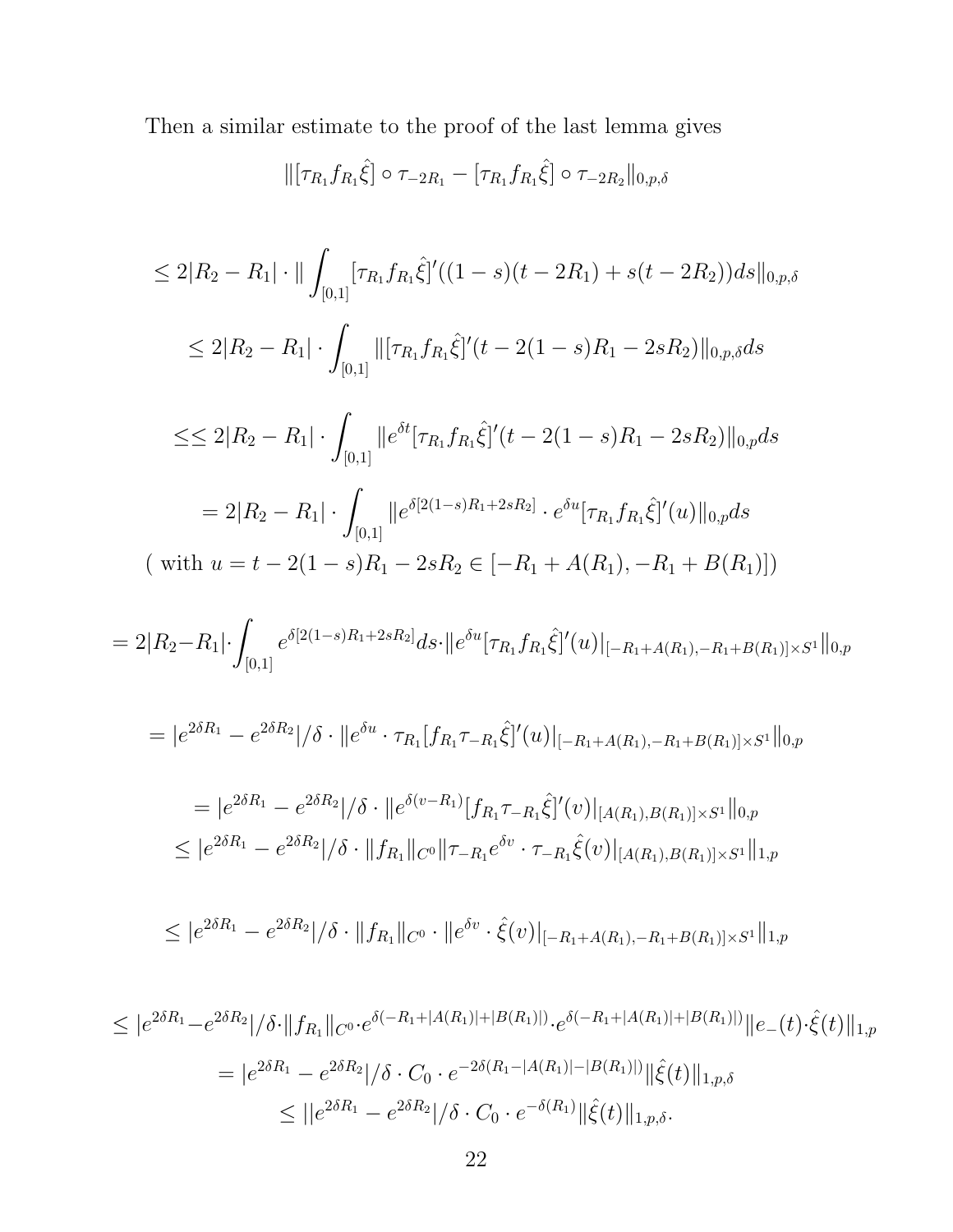and

$$
\|[\tau_{R_1}f_{R_1}\hat{\xi}] \circ \tau_{-2R_2} - [\tau_{R_2}f_{R_2}\hat{\xi}] \circ \tau_{-2R_2}\|_{0,p,\delta}
$$
  
\n
$$
= \|e_+(t)\{[\tau_{R_1}f_{R_1}\hat{\xi}] - [\tau_{R_2}f_{R_2}\hat{\xi}]\} \circ \tau_{-2R_2}\|_{0,p}.
$$
  
\n(with  $u = t - 2R_2 \in [-R_1 + A(R_1) - 1, -R_1 + B(R_1) + 1],$   
\nnoting that  $|R_2 - R_1| \le 1$ )

$$
= e^{2\delta R_2} ||e^{\delta u} [\tau_{R_1} f_{R_1} - \tau_{R_2} f_{R_2}] \hat{\xi}(u) ||_{[-R_1 + A(R_1) - 1, -R_1 + B(R_1) + 1] \times S^1} ||_{0,p}
$$

$$
\leq e^{2\delta R_2} \cdot e^{\delta(-R_1 + |A(R_1)| + |B(R_1)| + 2)} ||[\tau_{R_1} f_{R_1} - \tau_{R_2} f_{R_2}] \hat{\xi}(u) ||_{[-R_1 + A(R_1) - 1, -R_1 + B(R_1) + 1] \times S^1} ||_{0,p}
$$

$$
\leq e^{2\delta R_2} \cdot e^{\delta(-R_1 + |A(R_1)| + |B(R_1)| + 2)} \|\tau_{R_1} f_{R_1} - \tau_{R_2} f_{R_2}\|_{C_0} \|\hat{\xi}(u)\|_{[-R_1 + A(R_1) - 1, -R_1 + B(R_1) + 1] \times S^1}\|_{0, p}
$$

$$
\leq e^{2\delta R_2} \cdot e^{\delta(-R_1 + |A(R_1)| + |B(R_1)| + 2)} \|\tau_{R_1} f_{R_1} - \tau_{R_2} f_{R_2}\|_{C_0} \cdot e^{\delta(-R_1 + |A(R_1)| + |B(R_1)| + 2)} ||e_{-}\hat{\xi}(u)||_{[-R_1 + A(R_1)]}
$$

$$
\sim e^{2\delta(|A(R_1)|+|B(R_1)|)} \|\tau_{R_1} f_{R_1} - \tau_{R_2} f_{R_2}\|_{C_0} \cdot \|\hat{\xi}\|_{0,p,\delta}
$$
  

$$
R, t) = f_P(t).
$$

Write  $f(R, t) = f_R(t)$ . Then

$$
|f_{R_1}(t) - f_{R_2}(t)| = |R_1 - R_2| \cdot |\int_{[0,1]} \partial_R f((1 - s)R_1 + sR_2, t)ds|
$$
  
\n
$$
\leq |R_1 - R_2| \cdot \int_{[0,1]} |\partial_R f((1 - s)R_1 + sR_2, t)| ds
$$
  
\n
$$
\leq |R_1 - R_2| \cdot |\partial_R f|_{C^0} = C_0|R_1 - R_2|
$$

so that  $\|\tau_{R_1} f_{R_1} - \tau_{R_2} f_{R_2}\|_{C_0} \leq C_0|R_1 - R_2|.$ Hence

$$
\|[\tau_{R_1}f_{R_1}\hat{\xi}]\circ\tau_{-2R_2} - [\tau_{R_2}f_{R_2}\hat{\xi}]\circ\tau_{-2R_2}\|_{0,p,\delta} \leq C_0|R_1 - R_2|e^{2\delta(|A(R_1)| + |B(R_1)|)}\cdot||\hat{\xi}\|_{0,p,\delta}.
$$
  
Therefore

$$
\|[\tau_{R_1}f_{R_1}\hat{\xi}]\circ\tau_{-2R_1} - [\tau_{R_2}f_{R_2}\hat{\xi}]\circ\tau_{-2R_2}\|_{0,p,\delta} \leq C_0|R_1 - R_2|e^{2\delta(|A(R_1)| + |B(R_1)|)} \cdot ||\hat{\xi}||_{0,p,\delta}
$$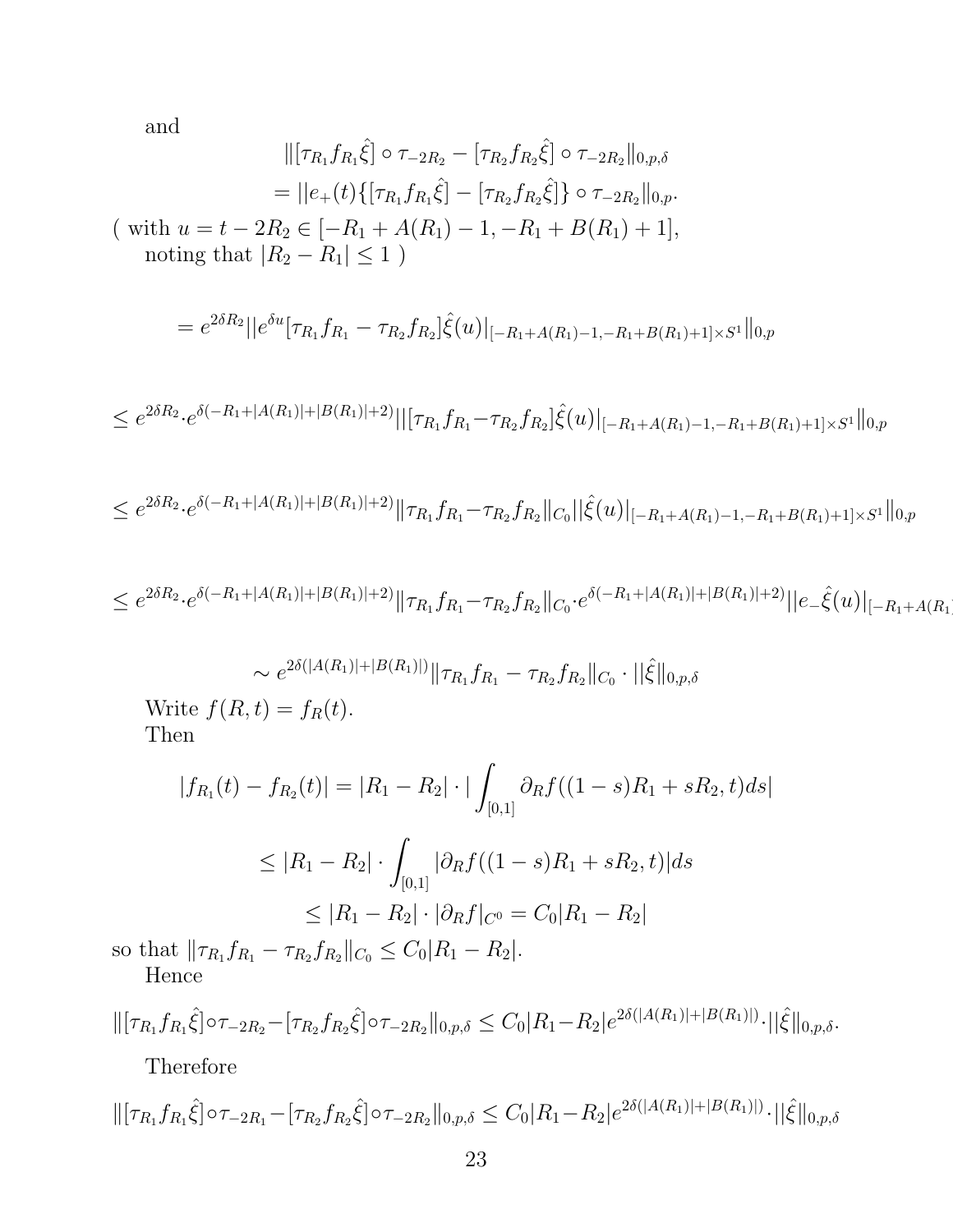$$
+ |e^{2\delta R_1} - e^{2\delta R_2}|/\delta \cdot C_0 \cdot e^{-\delta(R_1)} \|\hat{\xi}(t)\|_{1,p,\delta}.
$$

So that

$$
||H(R_1) - H(R_2)||_o \le C_0 \{ |R_1 - R_2|e^{2\delta(|A(R_1)| + |B(R_1)|)} + |e^{2\delta R_1} - e^{2\delta R_2}|/\delta \cdot e^{-\delta(R_1)} \}.
$$

Corollary 4.1  $||D(R)||_o \leq e^{-\delta R}$ .

Proof:

$$
||D(R)||_{o} \le ||D(R) - D(R_{1})||_{o} + ||D(R_{1})||_{o} \le |e^{-\delta R} - e^{-\delta R_{1}}|/\delta + \sup_{||\xi|_{1,p,\delta} \le 1} ||\xi \tau_{R_{1}}||_{0,p,\delta}
$$
  
\n
$$
\le |e^{-\delta R} - e^{-\delta R_{1}}|/\delta + \sup_{||\xi|_{1,p,\delta} \le 1} e^{-\delta R_{1}} ||\xi||_{0,p,\delta} = |e^{-\delta R} - e^{-\delta R_{1}}|/\delta + e^{-\delta R_{1}}.
$$
  
\nNow let  $R_{1} \to \infty$ , we get  $||D(R)||_{o} \le e^{-\delta R}$ .

**Corollary 4.2**  $D(R)$  extends continuous over  $[R_0, \infty]$  with  $D(\infty) = 0$ .

Back to the function  $F: L_{1,p,\delta}(C_+, E) \times [0,\infty) \to L_{0,p,\delta}(C_+, E)$  or  $F:$  $L_{1,p,\delta}(\mathbf{R}^1 \times S^1, E) \times \mathbf{R}^1 \to L_{0,p,\delta}(\mathbf{R}^1 \times S^1, E)$  defined by  $F(u, R) = u \circ \tau_R$ . For each fixed R, F is linear in u and bounded even in  $L_{1,p,\delta}$ -norm of the target:  $F(au_1 + bu_2) = (au_1 + bu_2) \circ \tau = au_1 \circ \tau + bu_2 \circ \tau = aF(u_1) + bF(u_2);$  and  $||F(u)||_{1,p,\delta} = ||u \circ \tau||_{1,p,\delta} = e^{\pm \delta(R)} ||u||_{1,p,\delta}$ . This proves the following

**Lemma 4.5** The partial derivative  $(D_1F)_{u,R} =: (D_uF)_{u,R}$  is given by  $(D_1F)_{u,R}(\xi) =$ ξ ο  $τ_R$ .

Next consider the partial derivative of F along R-direction.

**Lemma 4.6** The partial derivative  $(D_R F)_{u,R}$  is given by  $(D_R F)_{u,R}(\frac{\partial}{\partial R}) =$  $\frac{\partial F}{\partial R} = \partial_t u \circ \tau_R.$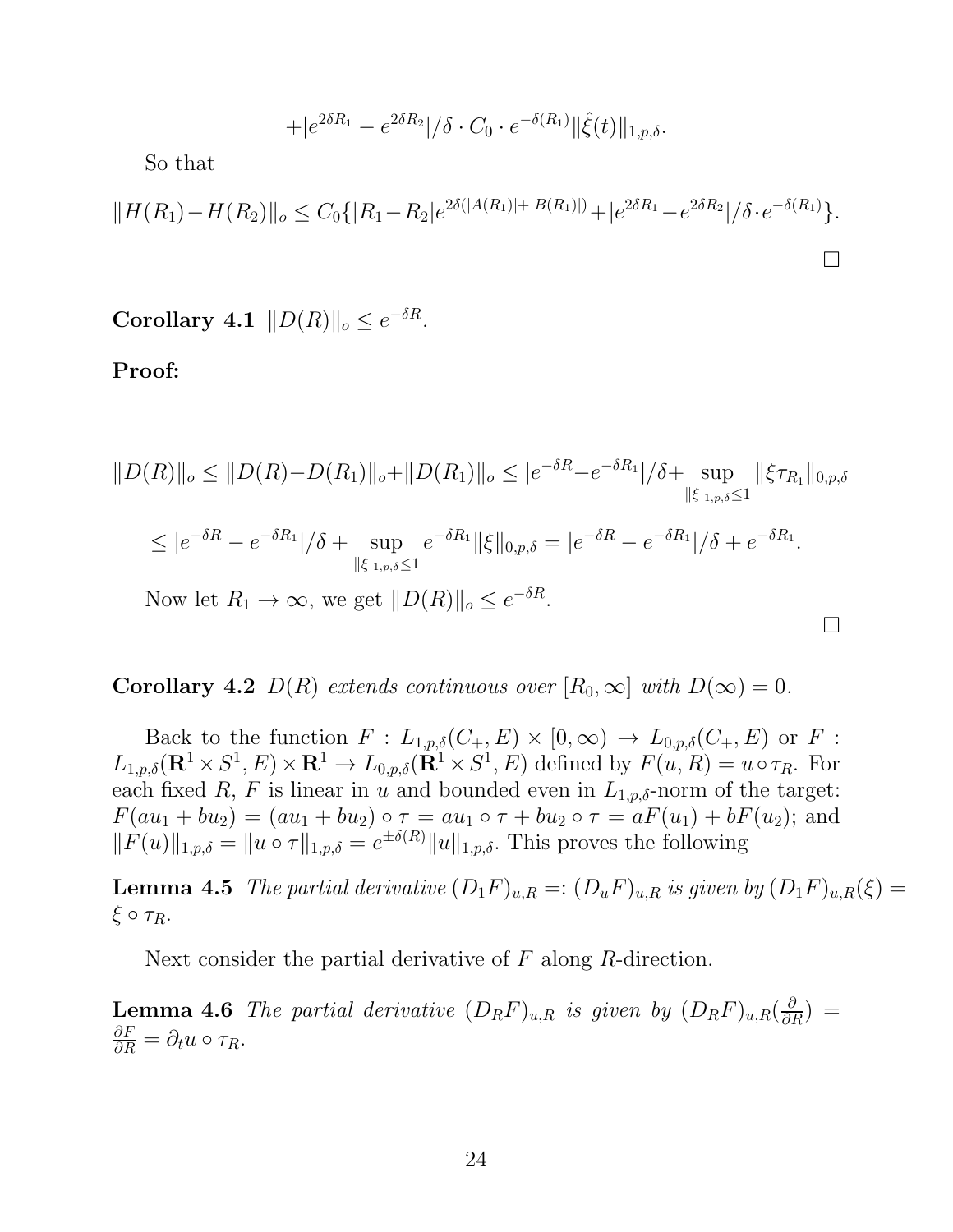Assume that u is smooth first. Then  $\|F(u, R + s) - F(u, R) - s \cdot \partial_t u \circ$  $\tau_R \|_{0,p,\delta} = \| u \circ \tau_{R+s} - u \circ \tau_R - s \cdot \partial_t u \circ \tau_R \|_{0,p,\delta} = |s| \cdot \| \int_{[0,1]} \{ \partial_t u (v(R+s) + \sigma_k) \}$  $(1-v)R) - \partial_t u \circ \tau_R \} dv \|_{0,p,\delta} \leq |s| \int_{[0,1]} || \{ \partial_t u (vs + R) - \partial_t u \circ \tau_R \} ||_{0,p,\delta} dv.$ We will prove in next lemma that above inequality still true for  $u \in L^p_{1,\delta}$ . In other word, the inequality before for smooth u still holds for  $u \in L_{1,\delta}^{\overline{p}^*}$ . Then for  $u \in L_{1,p,\delta}$  and  $R \in [R_0,\infty)$ ,  $\lim_{s\to 0} \int_{[0,1]} ||\{\partial_t u(vs+R) - \partial_t u\}$  $\{\tau_R\}\|_{0,p,\delta}dv = \int_{[0,1]} \lim_{s\to 0} \|\{\partial_t u(vs+{R})-\partial_t u\circ\tau_R\}\|_{0,p,\delta}dv = \int_{[0,1]} \|\lim_{s\to 0}\{\partial_t u_n(vs+{R})\}$  $R - \partial_t u_n \circ \tau_R \|_{0,p,\delta} dv = 0.$  Here the identity before the last one follows from the dominated convergence theorem.  $\Box$ 

Lemma 4.7 The inequality for smooth function u in the proof of the above lemma still holds for  $u \in L^p_{1,\delta}$ .

### Proof:

The result is well-known. For completeness, we include a proof here. For general  $u = \lim_{n \to \infty} u_n$  in  $L^p_{1,\delta}$ -norm with  $u_n$  being smooth, since the functions  $u \to ||u||_{1,p,\delta}$  and  $(u, R) \to u \circ \tau_R$  are continuous,

$$
||F(u, R + s) - F(u, R) - s \cdot \partial_t u \circ \tau_R||_{0, p, \delta}
$$
  
\n
$$
= ||\lim_{n \to \infty} u_n \circ \tau_{R+s} - \lim_{n \to \infty} u_n \circ \tau_R - s \cdot \lim_{n \to \infty} \partial_t u_n \circ \tau_R||_{0, p, \delta}
$$
  
\n
$$
= \lim_{n \to \infty} |s| \cdot ||\int_{[0,1]} \{ \partial_t u_n(v(R + s) + (1 - v)R) - \partial_t u_n \circ \tau_R \} dv||_{0, p, \delta}
$$
  
\n
$$
\leq |s| \lim_{n \to \infty} \int_{[0,1]} ||\{ \partial_t u_n(vs + R) - \partial_t u_n \circ \tau_R \}||_{0, p, \delta} dv
$$
  
\n
$$
= |s| \int_{[0,1]} \lim_{n \to \infty} ||\{ \partial_t u_n(vs + R) - \partial_t u_n \circ \tau_R \}||_{0, p, \delta} dv
$$
  
\n
$$
= |s| \int_{[0,1]} ||\lim_{n \to \infty} {\{\partial_t u_n(vs + R) - \partial_t u_n \circ \tau_R \}||_{0, p, \delta} dv}
$$
  
\n
$$
= |s| \int_{[0,1]} ||\{ \partial_t u(vs + R) - \cdot \partial_t u \circ \tau_R \}||_{0, p, \delta} dv.
$$

Here the identity interchanging the integral and limit follows from the theorem on dominated convergence. Indeed, the function  $f_n(v) =: \|\{\partial_t u_n(vs +$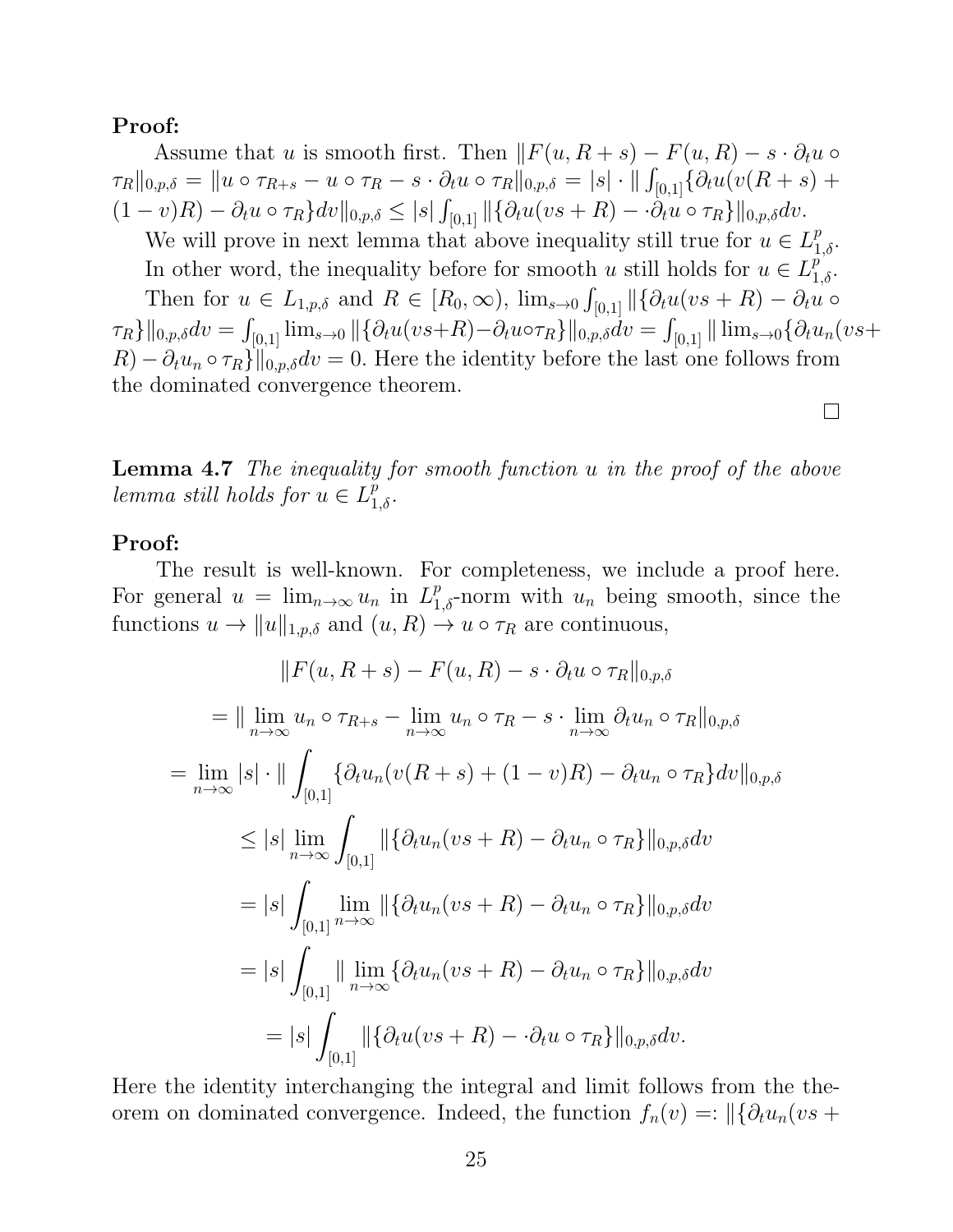$R) - \partial_t u_n \circ \tau_R$  |  $\|0, p, \delta\|$  is continuous when  $u_n$  is smooth and  $|f_n(v)| = f_n(v) \leq$  $e^{\delta(R+|s|)}\{\|u\|_{1,p,\delta}+1\}$  so that  $\lim_{n\to\infty}\int_{[0,1]}\|\{\partial_t u_n(vs+{R})-{\partial_t u_n\circ\tau_R}\}\|_{0,p,\delta}dv=0$  $\int_{[0,1]} \lim_{n\to\infty} ||\{\partial_t u_n(vs+{R})-\partial_t u_n\circ\tau_R\}||_{0,p,\delta}dv.$  $\Box$ 

By the second lemma of this section,  $||(D_R F)_{u,R}(\frac{\partial}{\partial R})||_{0,p,\delta} = ||\partial_t u \circ \tau_R||_{0,p,\delta} \leq$  $e^{-\delta R} ||u||_{1,p,\delta}$ . This implies that  $D_R F$  can be extended continuously over  $R =$  $\infty$  with the value equal to zero over  $R = \infty$ .

Similarly,  $(D_{\theta} F)_{u, R_{\theta}}(\frac{\partial}{\partial \theta}) = \partial_s u \circ \tau_{R_{\theta}}$ . Then

$$
||1/r \cdot (D_{\theta}F)_{u,R_{\theta}}(\frac{\partial}{\partial \theta})||_{k-1,p,\delta} = 1/r \cdot ||\partial_s u \circ \tau_{R_{\theta}}||_{k-1,p,\delta} = 1/r \cdot ||\partial_s u \circ \tau_R||_{k-1,p,\delta}
$$

$$
\sim 1/r \cdot e^{-\delta R} ||u||_{k,p,\delta} \sim 1 \cdot e^{-\delta R/2} ||u||_{k,p,\delta}.
$$

Combing all the lemmas above, this proves the following

**Corollary 4.3** The function F is of class  $C^1$  for  $R \neq \infty$  and DF can be extended continuously over  $R = \infty$ .

In fact, the formula for  $\partial_u F$  is already valid even for  $R = \infty$ .

To prove  $\partial_x\Psi_L$  and  $\partial_y\Psi_L$  in last section or  $\partial_x\Psi_N$  and  $\partial_y\Psi_N$  in the sequel of this paper are the real derivatives, we need the following lemma. Note that both  $\Psi_L$  and  $\Psi_N$  are already continuous including  $r = 0$ .

**Lemma 4.8** Let  $K: W \times I = L_{p,\delta}^k \times (-x_0, x_0) \rightarrow L = L_{k-1,p,\delta}$  be a continuous function such that  $\partial_x K : W \times (I \setminus \{0\}) \to L$  is continuous and extended continuously over  $x = 0$ , with the extension denoted by  $\partial_x K : W \times I \to L$ . Then  $\partial_x K$  exits over  $W \times \{x = 0\}.$ 

#### Proof:

For  $s > 0$ ,

$$
||K(u,s)-K(u,0)-\widetilde{\partial}_x K_{(u,0)}s||_{k-1,p,\delta} = ||K(u,s)-\lim_{\mu>0,\mu\to 0} K(u,\mu)-\widetilde{\partial}_x K_{(u,0)}s||_{k-1,p,\delta}
$$

$$
= s \cdot ||\lim_{\mu>0,\mu\to 0} \int_{\mu}^{1} {\partial}_x K(u, vs + (1 - v)\mu) - \widetilde{\partial}_x K(u, 0) \} dv||_{k-1, p, \delta}
$$
  

$$
\leq s \cdot \lim_{\mu>0,\mu\to 0} \int_{\mu}^{1} ||\widetilde{\partial}_x K(u, vs + (1 - v)\mu) - \widetilde{\partial}_x K(u, 0)||_{k-1, p, \delta} dv.
$$